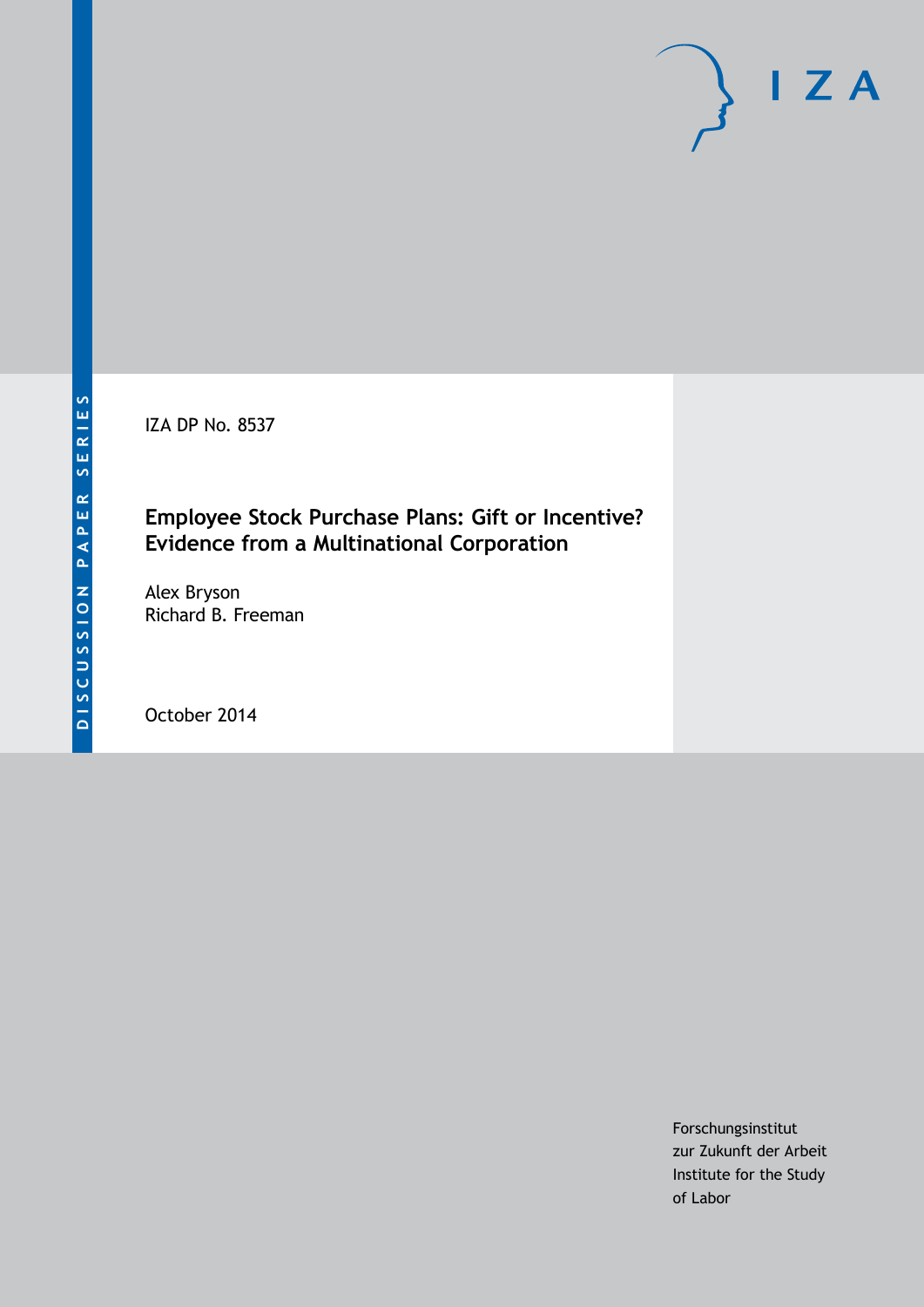# **Employee Stock Purchase Plans: Gift or Incentive? Evidence from a Multinational Corporation**

# **Alex Bryson**

*NIESR, CEP and IZA*

# **Richard B. Freeman**

*Harvard, NBER, CEP and IZA*

Discussion Paper No. 8537 October 2014

IZA

P.O. Box 7240 53072 Bonn Germany

Phone: +49-228-3894-0 Fax: +49-228-3894-180 E-mail: [iza@iza.org](mailto:iza@iza.org)

Any opinions expressed here are those of the author(s) and not those of IZA. Research published in this series may include views on policy, but the institute itself takes no institutional policy positions. The IZA research network is committed to the IZA Guiding Principles of Research Integrity.

The Institute for the Study of Labor (IZA) in Bonn is a local and virtual international research center and a place of communication between science, politics and business. IZA is an independent nonprofit organization supported by Deutsche Post Foundation. The center is associated with the University of Bonn and offers a stimulating research environment through its international network, workshops and conferences, data service, project support, research visits and doctoral program. IZA engages in (i) original and internationally competitive research in all fields of labor economics, (ii) development of policy concepts, and (iii) dissemination of research results and concepts to the interested public.

<span id="page-1-0"></span>IZA Discussion Papers often represent preliminary work and are circulated to encourage discussion. Citation of such a paper should account for its provisional character. A revised version may be available directly from the author.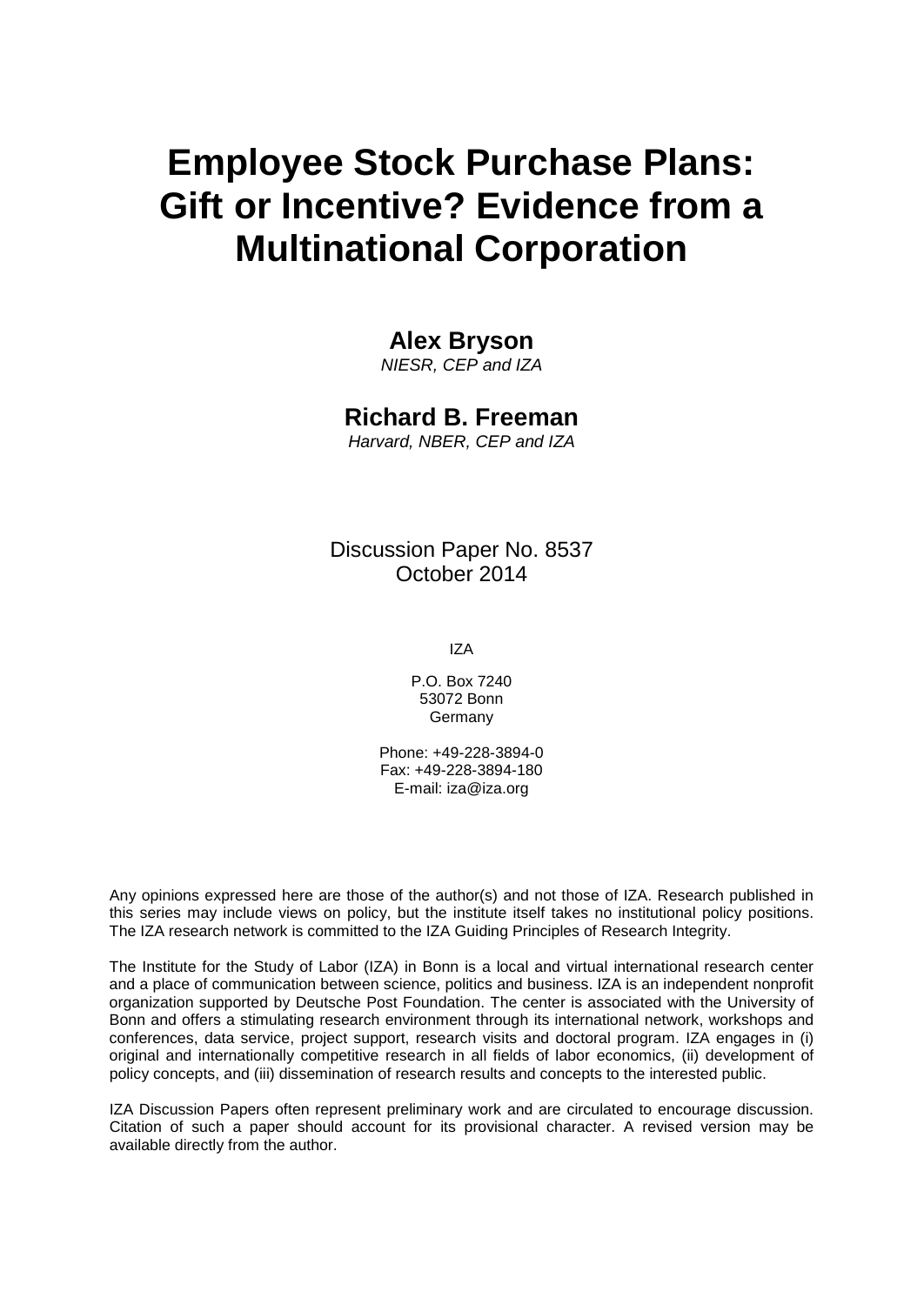# **ABSTRACT**

# **Employee Stock Purchase Plans: Gift or Incentive? Evidence from a Multinational Corporation[\\*](#page-1-0)**

Many large listed firms offer workers the opportunity to buy shares in the firm at discounted rates through employee stock purchase plans (ESPP). The discounted rate creates a gift exchange, where the firm hopes that workers who accept the gift reciprocate with greater loyalty and effort. But ESPPs diverge from standard gift exchange or efficiency wage models. Employees have to invest some of their own money by purchasing shares at the discounted rate to accept the gift. A sizeable number choose to reject the gift. In addition, the value of the ESPP gift varies with the share price and thus with the performance of the firm and the effort of workers in total. For workers who buy subsidized shares, an ESPP sets up a group incentive pay system analogous to profit sharing, all-employee stock options, or an employment ownership scheme that makes part of workers' compensation depend on company performance. Using data from the UK establishments of a multinational firm that places its ESPP at the heart of its employee compensation system, we compare the workplace behaviour of employees who join the ESPP with that of observationally equivalent workers who do not join the plan. We find that workers who purchase shares at subsidized prices work harder for longer hours and have lower quit and absence rates than workers who do not join the plan, but are no more involved in co-monitoring the performance of fellow employees than non-Plan members. We also find perceptions of peers' Plan participation influences workers' behaviour. ESPP joiners socialise more with colleagues outside work: this greater sense of social identity with colleagues, predicted under some gift exchange models, lowers their costs of work effort and may explain why they are more productive than those who do not join the ESPP. These findings highlight the distinct place of subsidized share purchase schemes in the spectrum of gift exchange and group incentive pay systems.

JEL Classification: J24, J33, J54, J63, M52

Keywords: share ownership, job search, quits, sickness absence, effort, gift exchange, incentives

Corresponding author:

Alex Bryson National Institute of Economic and Social Research 2 Dean Trench Street London, SW1P 3HE United Kingdom E-mail: [a.bryson@niesr.ac.uk](mailto:a.bryson@niesr.ac.uk)

We thank ShareCo (a pseudonym) for their collaboration with this survey and participants at the 2014 Royal Economic Society in Manchester, the 2013 Beyster Fellows Conference at Rutgers, the 2012 American Economic Association Annual Conference in Chicago, the 2012 Society of Labor Economists Conference in Chicago, the 2012 POEK Conference in Paderborn, Germany, the LSE Labour Workshop and the 2011 Work and Pensions Economic Group (WPEG) Conference in Sheffield for comments. Alex Bryson acknowledges the financial support from the British Academy Research Development Award (grant number BR100020) and the Norwegian Research Council (grant number grant number 202647).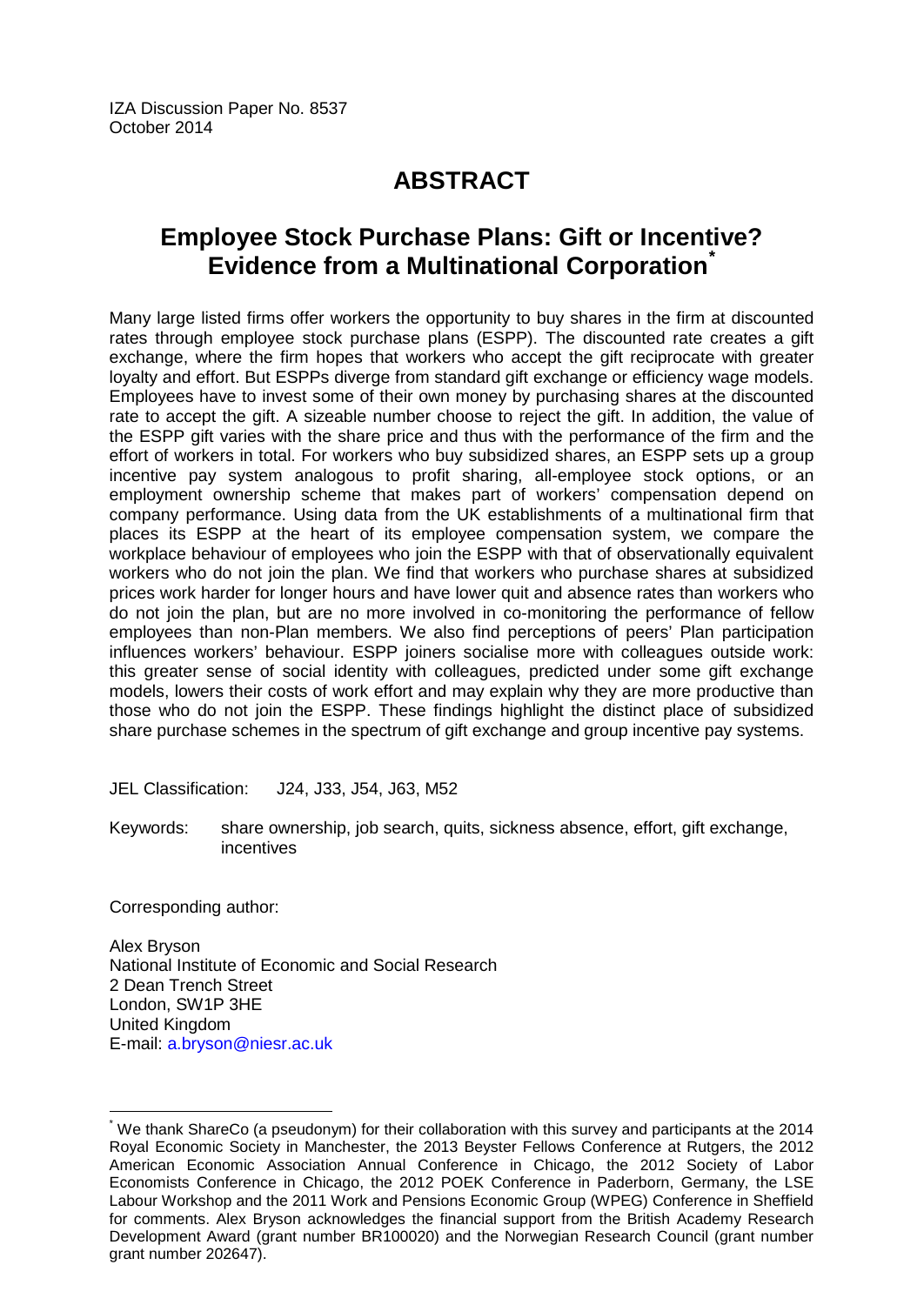Many large listed firms have employee stock purchase plans (ESPP) that offer workers the opportunity to buy shares of stock at discounted rates. The discount is generally high enough that workers who participate in an ESPP can make a profit even if the share price does not change or falls moderately. In this sense, an ESPP resembles a gift exchange in which the firm offers workers a gift in the hope that this induces productivity-enhancing or cost-reducing behaviour that increases profits and pays for the gift. But ESPPs are not standard gift exchanges. Workers have the choice of accepting or rejecting the gift. They must put down some of their own money to buy the discounted shares and must hold the shares for a specified period before they can cash in on the gift. During that time the share price/value of the gift can vary.

For the workers who join an ESPP, the plan resembles a group incentive contract like profit-sharing, gain-sharing, all-employee stock option plans, or some other employee ownership scheme. Workers as a group have an incentive to be more productive and raise the share price but they and the firm have to overcome the free rider problem in order to make the group incentive work. But an ESPP differs from a standard group incentive system. It covers only workers who join the plan rather than all workers. By giving workers the choice of accepting or rejecting the gift/incentive contract, an ESPP creates a dual labor market within the firm between workers with an ownership stake that makes their incomes depend on how the stock market values the firm and workers paid fixed wages.

Most ESPP plans offer sufficiently large discounts on share prices that should make them financially appealing to most employees. Even so, studies of ESPPs find that many workers turn down the gift of the subsidized shares (Engelhardt and Madrian, 2004; Pendleton et al. 2009; Babenko and Sen, 2010). In our analyses of the data used in this paper (Bryson and Freeman, 2010) we found that approximately half of workers in ShareCo (a pseudonym), a multinational business services firm that places its ESPP at the heart of its employee compensation system, did not join the share plan and that many others delayed joining when it was in their financial interest to join immediately. Some workers had economically rational reasons for not joining. They were planning to leave the firm shortly or were sufficiently cash-strapped to make it difficult to finance the purchase of shares. But others seemed to reject the gift for reasons more aligned with behavioural economics findings about hyperbolic discount rates, procrastination, and the influence of peers rather than economic calculation.

In this paper we compare the work behaviour of employees who joined the ShareCo ESPP with that of observationally equivalent workers who did not join the plan. Our analysis is based on a survey we conducted of the firm's UK and Ireland employees in 2010. Section One describes ShareCo's share plan, the survey we administered to workers, and the statistical model we use to measure differences in behaviour. Section Two gives our estimates of the differences in behaviour between observationally equivalent workers who accept and reject the gift/incentive and our assessment of whether the differences reflect responses to the ESPP or the selectivity of who joins. Section Three concludes with a theoretical interpretation of the results from the alternative perspectives of pure gift exchange, group incentive systems, and employee stock purchase plans.

# **1.The ShareCo Plan, Data, and Estimating Model**

ShareCo is a multinational business services corporation whose employee share purchase plan is a major part of its compensation package. Most of the firm's employees are white collar workers, who receive considerable information from the firm about the plan.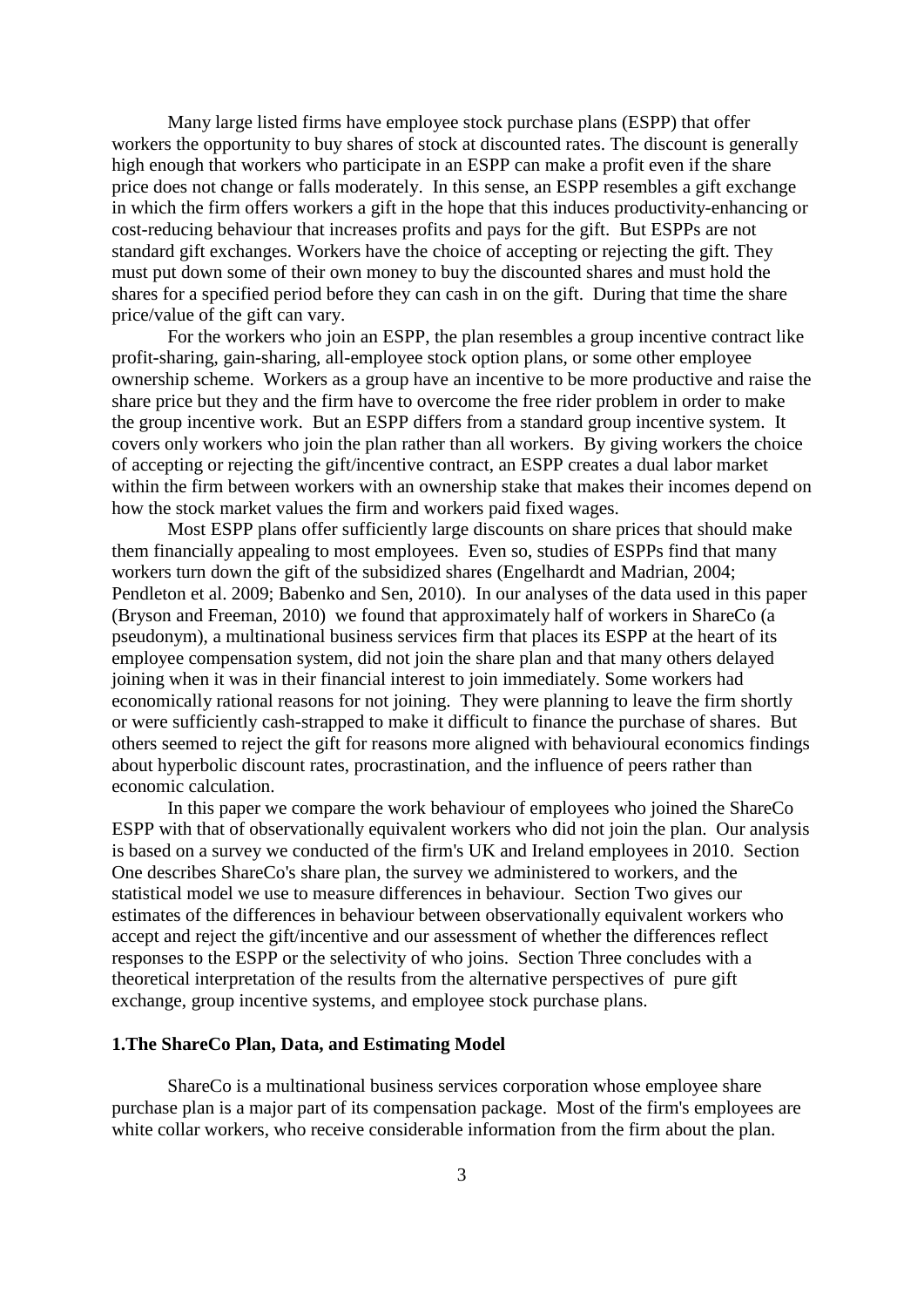The plan is a Shareholder Incentive Plan (SIP) that qualifies for tax exemptions under United Kingdom government rules so that workers benefit from tax breaks as well as the firm's subsidizing the price of shares.<sup>[1](#page-17-0)</sup> All employees paying tax in the UK can join the plan without regard to age, tenure or hours worked. SIP rules provide tax advantages for employees who contribute a minimum of £10 each month up to a maximum amount of £125 or 10 per cent of their monthly pre-tax earnings, whichever is the lower amount, to purchase shares. The money spent on shares is exempt from income tax and national insurance contributions as long as the employee retains the shares for at least five years. The employee who sells the shares in the first two years after purchase pays income tax and national insurance on the full value of the shares at the time they are sold. Shares sold in years 3 or 4 are taxed on the value of the shares when the employee bought them or at the current market value, whichever is lower. Thus there is a substantial tax break for holding the shares for five or more years and a smaller tax advantage to retaining them for three years before selling them.

ShareCo matches each share an employee purchases up to a value of £125 per month on a one-for-one basis. By matching share purchases one for one, ShareCo effectively gives one free share for every share the worker buys or alternatively gives a gift of half the price of every share the worker buys (up to the specified limit). The matching shares are taxed in a similar way as shares bought under the SIP rules. Employees can invest their dividends in dividend shares. Barring a catastrophic fall in share prices, most employees should find the ESPP financially attractive. A worker holding shares for three years would double their money if the share price held steady due to the gift of matching shares. The worker would break even if the price fell to one half its purchase price.<sup>[2](#page-4-0)</sup>

In November-December 2010 we surveyed employees in the UK and Irish business operations of ShareCo.[3](#page-4-1) With the assistance of company management we designed a webbased questionnaire and invited the company's 1,740 employees in the UK and Ireland to visit a password-protected survey website and fill out the questionnaire. Because we had company support for the survey, we obtained a high response rate. Seventy-two percent of employees (1,251) visited the survey website, 96% of cent of whom answered the survey (1,205), giving a 69% response rate relative to the total workforce.

The survey contained 72 questions divided into subsets relevant to persons with different share plan membership and purchase histories. Respondents answered the appropriate subsets so no one answered the full 72 questions. The survey asked about employee demographics (age, gender, household circumstances, education), attitudes toward risk and sociability<sup>[4](#page-4-2)</sup>; the job (wages, occupation, hours worked, whether the worker was paid

Firms following these tax guidelines have discretion as to the precise nature and generosity of the plan, including offering free shares. ShareCo's matching scheme is typical of SIP plans in the UK. We thank to Michael Landon for discussion of this point.

<span id="page-4-3"></span><span id="page-4-0"></span><sup>2</sup> These are not "phantom shares" because they do confer voting rights. ShareCo's shareholding employees have the right to vote at shareholder meetings, though the total amount of stock held by employees is too small to be a major factor in meetings.

<span id="page-4-1"></span>As a multinational ShareCo has operations in several other countries. The pecuniary incentive to join the share plan differs across countries because the firm offers different matching rates to workers and because each country gives different tax advantages for ownership. The Australian scheme was more generous, while the South African and US schemes were considerably less attractive than the UK SIP (Bryson and Freeman, 2010).

<span id="page-4-2"></span><sup>4</sup> The risk scale is based on the question "Are you generally a person who is fully prepared to take risks or do you try to avoid taking risks?" where  $1 =$ "unwilling to take risks" and  $10 =$ "fully prepared to take risks". The sociability scale counts the number of times employees ticked a box in response to the following question: "Do you take part in the following activities, either as part of your job or outside work? Please select as many as apply to you...Member of a trade/professional body or association; work in schools, colleges, universities; involved in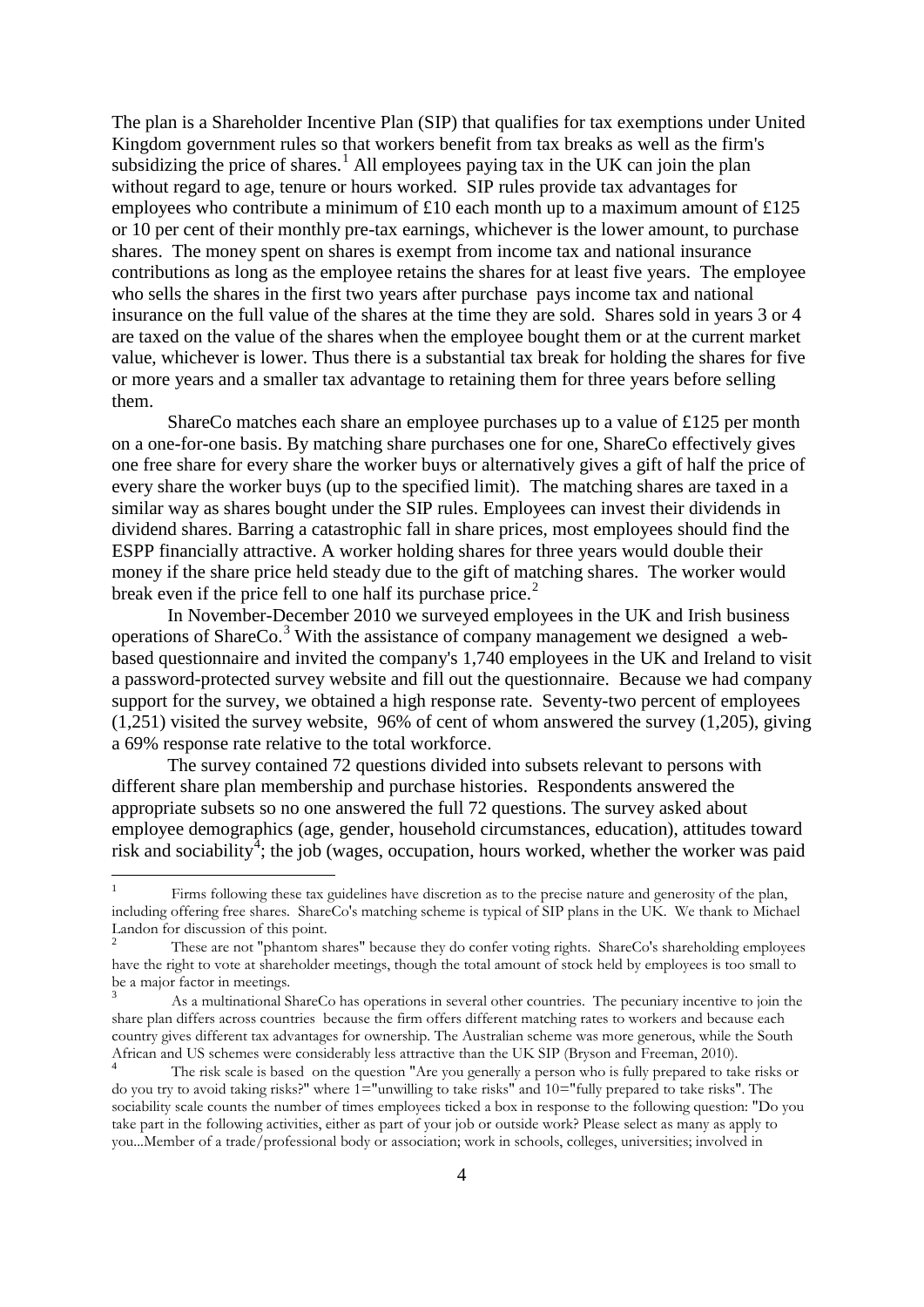hourly, on a salary basis, or on a salary with a commission); the business unit and office in which the employee worked (which allows us to compare behaviour within workplaces); membership in the share plan, share holdings, contributions; questions about attitudes towards the job and the company, the factors that influenced decisions to join or not join; and what is critical to this study, effort and time at work, absences, job search, and prospective quits, and whether or not they intervened when they saw other workers not working as they should.

#### *Estimating differences in worker behaviour*

As a first step in examining the potential impact of accepting the gift of the subsidized shares on worker behaviour we estimate differences in the behaviour of workers who join the ESPP and those who do not. We use multivariate regressions with covariates for demographic and job characteristics and for some employee attitudes to isolate differences in work behaviour associated with plan membership and differences due to differences in observable personal and job-related factors.[5](#page-4-3) Our baseline equation relates the work behaviour of worker i to plan membership, conditional on personal characteristics and the characteristics of their job:

1)

<u>.</u>

$$
E_i = \beta_1 Plan_i + \beta'_{x} X_i + \varepsilon_i
$$

where  $E_i$  measures worker behaviour defined in various ways for individual i,  $Plan_i$ measures the plan status of the individual and  $\beta_1$  estimates the effect of plan participation on worker behaviour. The *X<sub>i</sub>*'s are a vector of individual-level demographic and job characteristics (see notes to Table 1 for details) which include the usually unobserved risk preferences of workers. They also include log annual earnings and organizational loyalty<sup>[6](#page-5-0)</sup> so that we compare workers with similar financial and non-financial parts of the compensation package independent of the share purchase scheme. If the relationship between worker behaviour and plan membership is picking up effects that are due to those other aspects of a job, or to an underlying propensity for greater organizational loyalty, then the addition of these measures would reduce the estimated coefficient on plan membership.

charities or voluntary bodies; member of a social, sports or arts club; active member of a political party; active member of a religious group; socialising with co-workers outside of work".

 $5$  Results are not sensitive to the use of alternative estimation techniques.

<span id="page-5-1"></span><span id="page-5-0"></span>The measure of organizational loyalty is an additive scale capturing employees' sense of loyalty and attachment to the firm. Employees are invited to code themselves along a five-point Likert scale running from "strongly agree" to "strongly disagree" in response to the statements "I feel very loyal to this organization", " I find that my values and the company's values are very similar" and "Overall this company is a good place to work". The scale is scored from 3 (low attachment) to 15 (high attachment) and a scale reliability coefficient of 0.84. The second is an additive scale based on the same Likert-scale coding in response to the statements "I am fairly paid relative to my ShareCo colleagues in a similar job" and "I am fairly paid relative to employees with similar jobs in other companies". The scale, which has a reliability coefficient of 0.75, captures the degree to which employees feel they are fairly paid. Correlations between the five items used for the two scales were explored using principal components factor analysis with varimax rotation. The items loaded on the two dimensions used to compute these two scales with eigen factors of 1.17 and 2.72 respectively.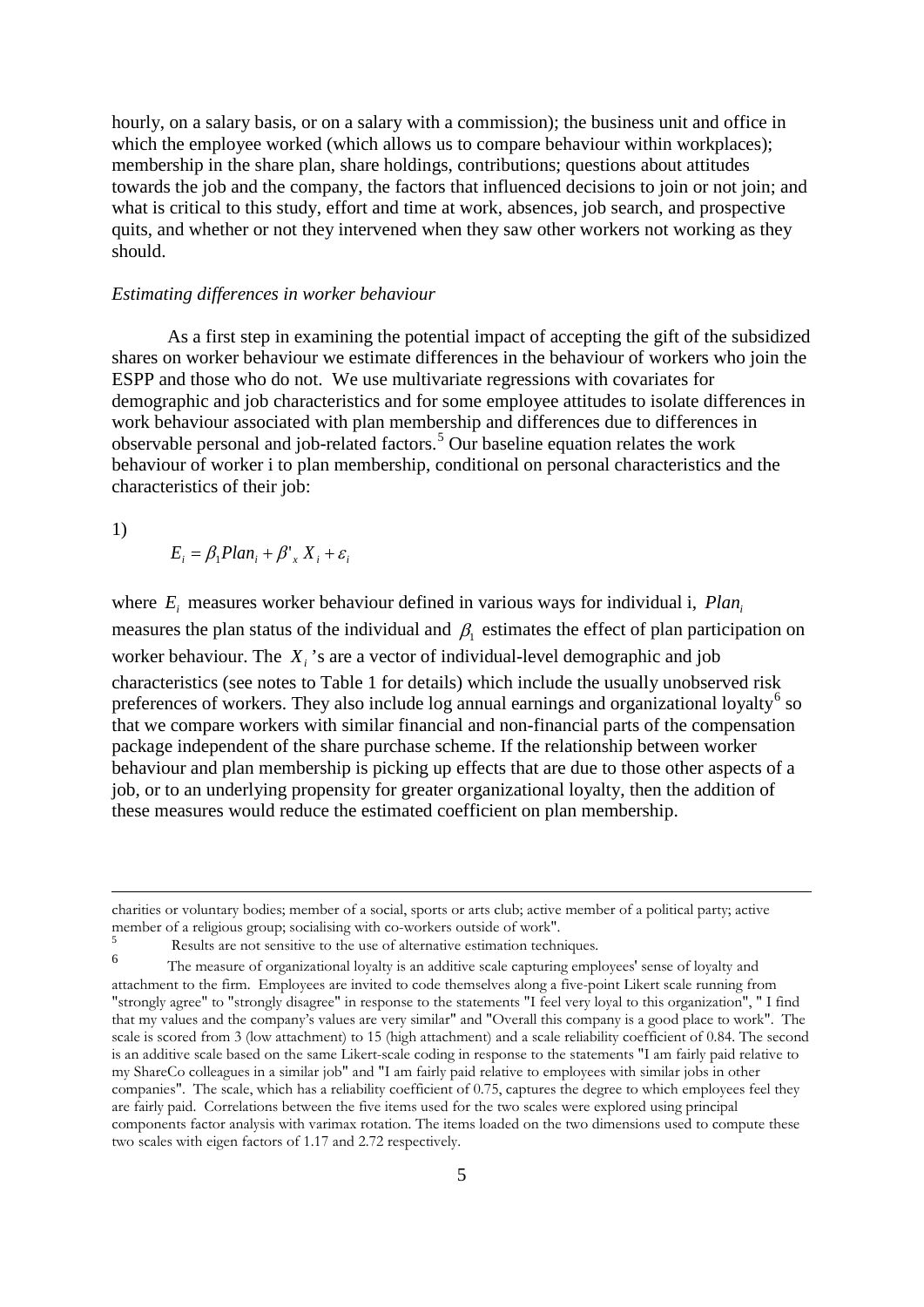For each dependent variable we also estimate models where we add dummy variables for the work unit of the employee.<sup>[7](#page-5-1)</sup> When we include work unit dummies we are estimating differences in behaviour between workers who joined the plan and those who did not join within the same office/business units. This controls for unobservable fixed elements of the working environment which might induce plan participation and affect behaviour. If the relationship between our dependent variables and plan membership is picking up effects common to a workplace, inclusion of these dummies would reduce the estimated β1 coefficient.

To capture spillovers associated with peers' plan membership we run separate member and non-member models incorporating PCMEMBi, a measure of individual i's perception of the percentage of employees in the business unit who belong to the Plan. $8$ 

#### *Causal impacts versus selectivity*

Estimates of equation 1 will pin down the β1 coefficient that measures differences in behaviour between observationally equivalent persons who have joined the ShareCo ESPP and those that have not. But estimated differences in work behaviour need not be due solely (or at all) to responses to the ESPP. Accepting the gift/incentive may induce people to change their behaviour along the lines of gift-exchange/efficiency wage or of group incentive models of behaviour. There is sufficient evidence from econometric and laboratory studies to make such an interpretation of differences in behaviour a reasonable one.<sup>[9](#page-6-1)</sup> But selectivity of persons into the ShareCo stock purchase plan based on characteristics of workers that are unobservable to us could also explain differences in work behaviour: a worker who is gungho about their job and the firm may accept the gift but not change their behaviour when they join the ESPP.

We try to better identify the causal link from accepting the share plan in two ways. First, we asked employees on our survey about the causal impact of the share plan on their behaviour. Some economists may be dubious that workers' self-reports on their responses to a particular company program is credible evidence that the program works. But there is no incentive for workers to "game" the survey, which is anonymous and presumptively incentive compatible. In our earlier study workers said that they paid little attention to what the human resource department told them about the plan (Bryson and Freeman, 2010). If members of the share plan said that it did not affect their behaviour, we would find it hard to argue that it did. If they say it has affected them, and the direction of effects is consistent with the observed differences in behaviour between workers who join the plan and those who do not, surely the combined information should move one's prior in the direction of the program having a real effect?

Second, we use an instrumental variables approach to try to tease out the causal impact of plan membership. For this analysis we need a valid instrument. We use

 <sup>7</sup> We use the intersection of ShareCo's 18 business unit and 16 office location to obtain a closer fix on likely "work groups" where employees may interact regularly. This yields 46 work units with more than one person. <sup>8</sup><br>Responses are coded in seven bands from 'none' through to 100% with the mid-band being 40-59%.

<span id="page-6-2"></span><span id="page-6-1"></span><span id="page-6-0"></span>Laboratory experiments identify a clear causal relationship between efficiency wages and effort (Fehr et al., 1996) that confirm the "fair wage-effort" hypothesis (Fehr et al., 1993: 437). But Gneezy and List (2006)'s field experiment found the positive impact of the "gift" on effort does not persist over time; and in their field experiment Hennig-Schmidt et al. (2010 find no change in work effort associated with changes in one's own wage and suggest in a follow-up laboratory experiment that employee reciprocity requires knowledge about the surplus at stake. By contrast, Fehr and Götte (2008) find increased wages increase the overall labour supply in total and the hours of work provided, but not the effort per hour.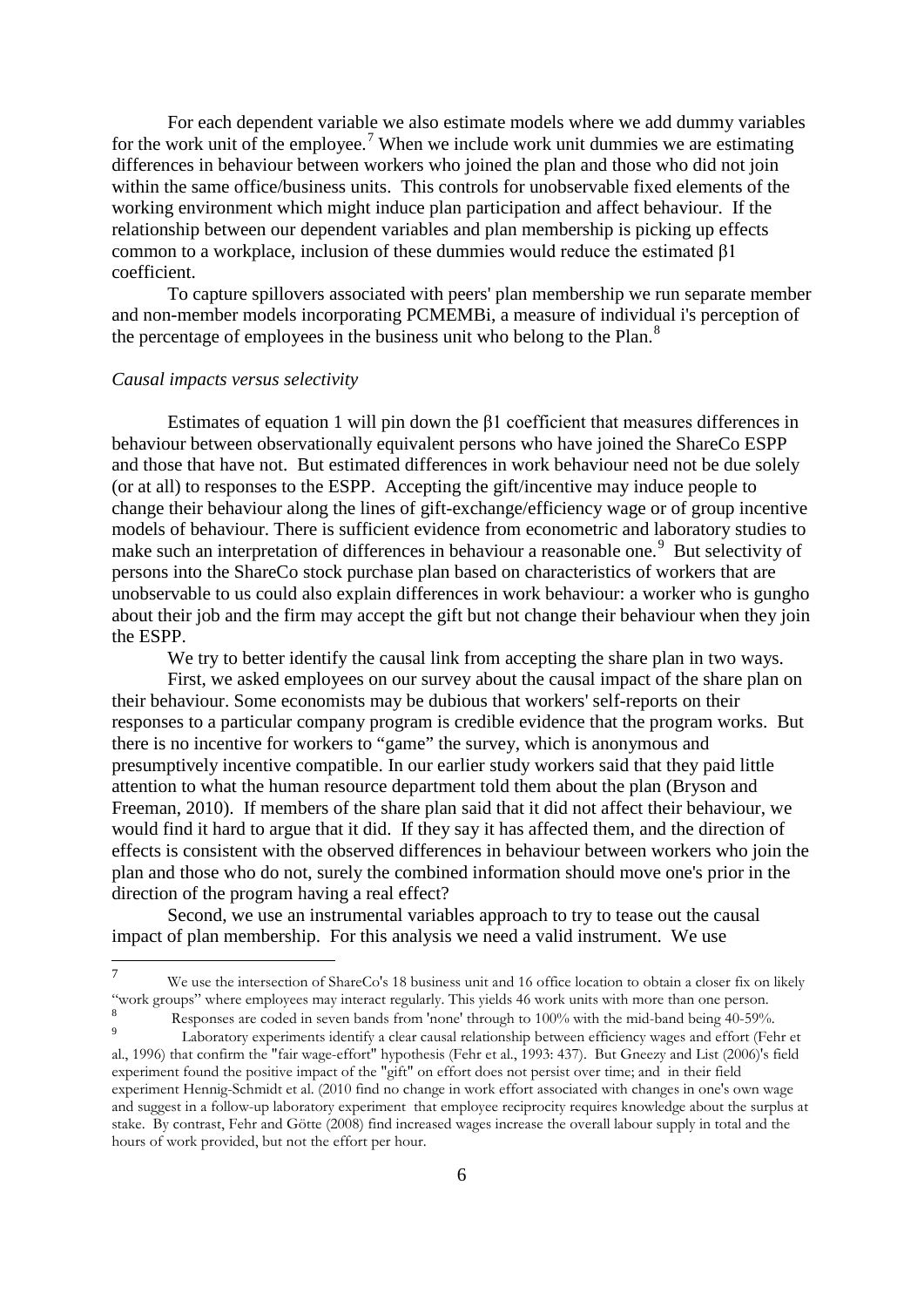administrative data on the proportion of persons at a work-site who were plan members in the past. This is correlated with the plan membership of workers in 2010 and arguably should be independent of their workplace behaviour.

### **2. Estimated Differences in Behaviour**

Table 1 presents estimates of β1 for eight related measures of workplace behaviour. The columns under the title "OLS regression estimates" give the β1 coefficients from equation 1 without inclusion of dummy variables for work unit. The columns under the title "Fixed Effects Models" give the β1 coefficients for the models with inclusion of the dummy variables for work unit. The key finding in the table is that workers who join the share plan perform better than those who do not join the share plan in all but one area of work behaviour regardless of the model specification. The exception is in their response to observing a worker who is not doing a very good job. Here members and non-members do not differ in their behaviour.

### [INSERT TABLE 1]

The first dependent variable in the table relates to work effort relative to others. It is derived from answers to two survey questions about work effort. The first question is: "How hard would you say you work?" with responses on a 1 to 10 scale where 10 is "very hard" and 1 is the opposite. The second question is about the effort of other workers: "At your workplace, how hard would you say that people work?" with responses coded on the same scale as above. Plan members reported an average effort of 8.95. Non-members of the Plan reported an average effort of 8.77 – a difference that is statistically significant at a 99% confidence level. By contrast, both members and non-members rated the effort of other workers similarly. Members give a mean score of the effort level of others of 7.71 and nonmembers give a mean score of 7.72 . Differences in working harder relative to others between members and non-members thus reflect differences in the own work effort question.

The regressions summarized in the table show a significant member/non-member difference in working hard relative to others, and in the analogous models that included dummy variables for work unit fixed effects.

 The second dependent variable in table 1 relates to hours worked relative to contractual hours worked. Sixty-seven percent of plan members compared to 44 percent of non-members reported typically working more than their contractual hours each week. Twenty-five percent of plan members said they typically worked at least 10 hours above contractual hours compared to only 11 percent of non-members. The regressions show the positive association between plan membership and working above contractual hours is robust to demographic and job controls and to the addition of workplace fixed effects. Since most workers at ShareCo are not paid overtime<sup>10</sup>, the long-hours of work for plan members cannot be attributed to an overtime premium.

The third and fourth measures of workplace behaviour in the table come from the question "how many days have you been absent from work in the last six months (excluding vacation)?". Plan members took less absence than non-members: 43 percent had taken some absence compared with 57 percent of non-members. Among workers who had been absent at

<span id="page-7-0"></span> <sup>10</sup> Eighty-six percent of employees receive no paid overtime in any given month (personal communication from the company).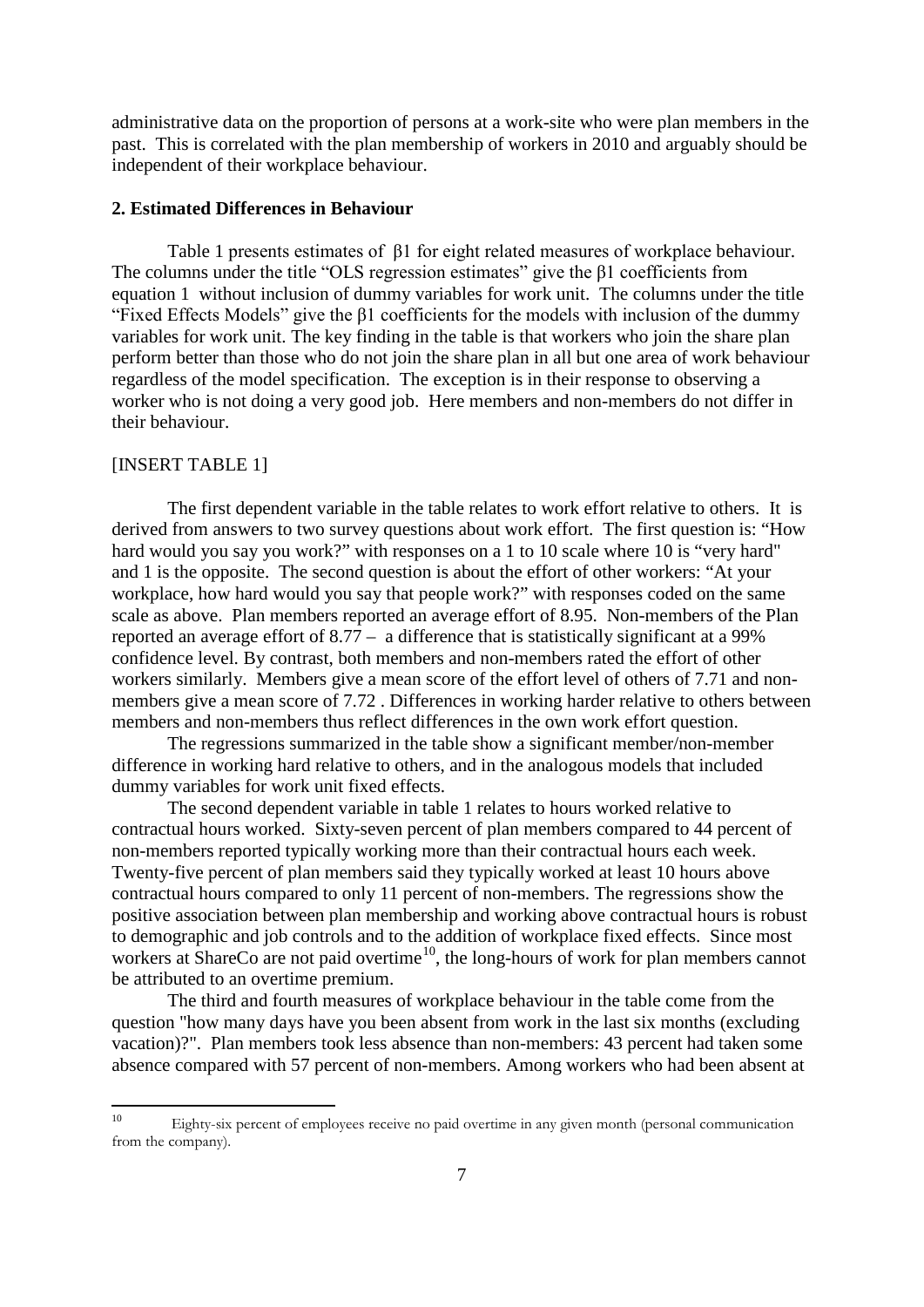least once, members averaged 3.7 days absent compared to an average of 4.4 days for nonmembers. The dependent variable in regression 3 is a dichotomous variable for any absences. The dependent variable in regression 4 is days absent. The second measure shows a statistically significant negative association between plan membership and absence behaviour across all model specifications.<sup>[11](#page-7-0)</sup>

The fifth and sixth measures of work-related behaviour relate to turnover. The dependent variable in the fifth regression comes from a question about whether the worker expected to leave the firm voluntarily within 12 months. Two percent of plan members compared to 9 percent of non-members said they intended to leave. This association holds up in all specifications. The dependent variable in the sixth regression comes from the question: "how likely is it that you will actively look for a job with another organization in the next 12 months?" The regressions show that plan members were significantly less likely than nonmembers to anticipate actively seeking work elsewhere in the coming 12 months, a result that holds up with inclusion of work unit fixed effects.

If the motivation for staying with the firm stems from maximizing financial returns from share plan participation, the link between membership and lower quit and job search probabilities would likely be strongest as workers approach five years in the share plan since that is when sale of shares are most tax-advantaged. We tested this proposition by replacing the membership dummy with a variable identifying the time employees had been in the share plan and found that the effect of plan membership on the likely quit behaviour and searching for another job do not differ significantly between members with under five years in the plan and members with at least five years in the plan.<sup>[12](#page-8-0)</sup>

The last two variables in Table 1 reflect worker responses to seeing another employee not working as they should. We took the question from the NBER shared capitalism questionnaire (Blasi, Freeman, Kruse, 2010) : "If you were to see a fellow employee not working as hard or as well as he or she should, how likely would you be to...discuss this with the employee; speak to your supervisor or manager; talk about it in a work group or team; do nothing", with possible responses from "not at all likely" through to "very likely". We constructed two measures from these questions. The first took the "do nothing" response and coded it as 0 for employees "very likely" to do nothing 1 for employees who gave other responses. The second sums responses to the first three questions with "not very likely" scoring 0, through to "very likely" scoring 3 to construct an additive scale.

Because workers are more likely to take action the easier it is for them to observe how hard co-workers are working and are less to likely to intervene when they are closely supervised (Freeman. Kruse, Blasi, 2010) we include these variables as additional independent variables in this equation.

Regressions seven and eight in the table show little association between plan membership and greater co-worker monitoring. These results differ from those in Freeman, Kruse, and Blasi (2010), which found that workers paid through group incentive systems were far more likely to monitor fellow workers and intervene when they find other workers performing poorly. The likely reason for this is the division within an ESPP between workers who have joined the plan and those who have not. In a company where all workers are covered by the same group incentive system, workers can press fellow employees to do their

<sup>&</sup>lt;sup>11</sup> These results are robust to the use of negative binomial regression analysis of number of days absent treated as a continuous variable.

<span id="page-8-1"></span><span id="page-8-0"></span>Dropping non-members from these models confirms no significant difference in the quit and job search probabilities of members below and above the five year threshold. These results are available from the authors on request.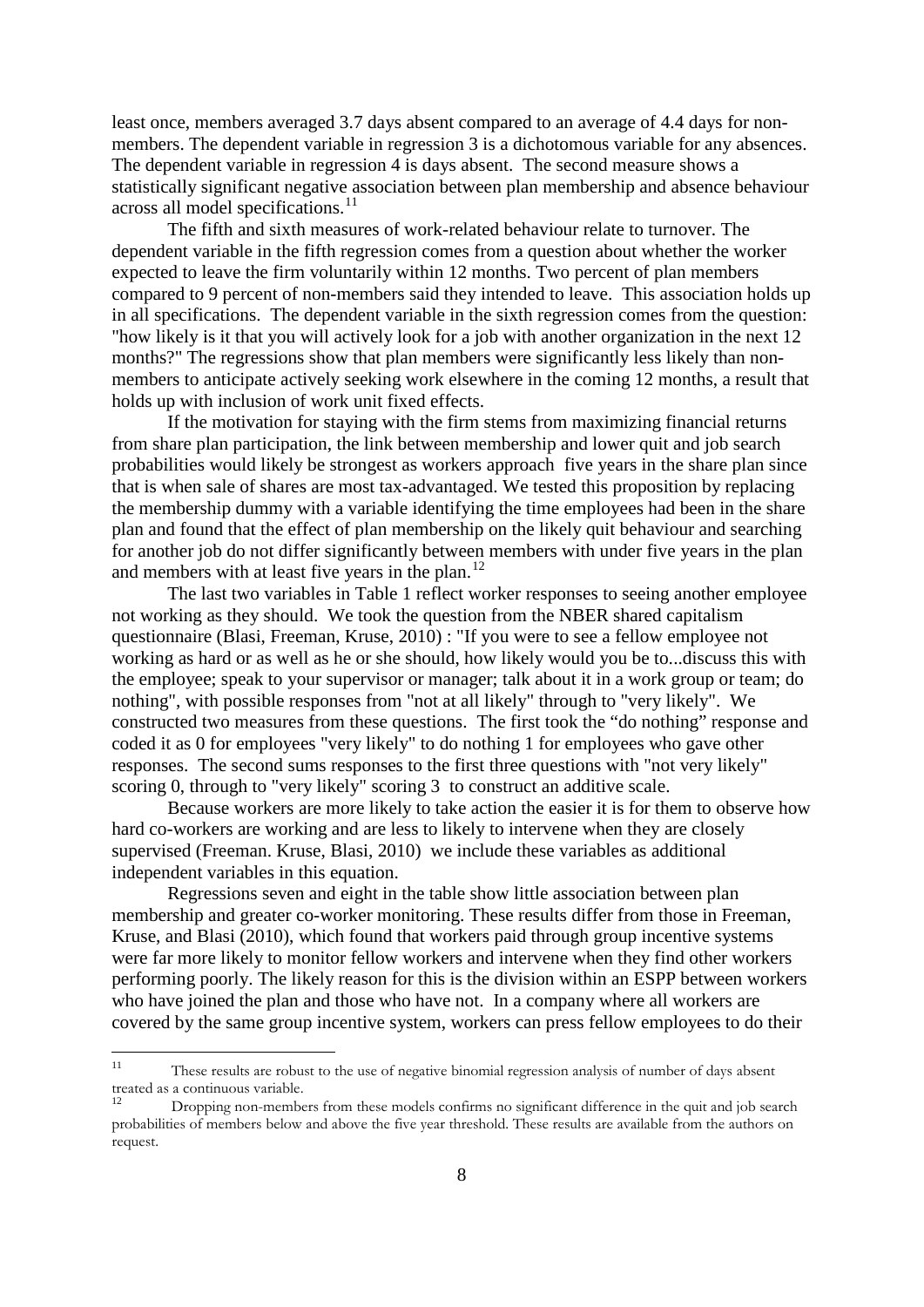best in the interest of all. By contrast, in a company where only some workers have aligned their income with firm performance, the division of workers into members and non-members may make it more difficult for some to press others. This suggests that members would engage in more co-monitoring when they are in a workplace with relatively more members. We tested this explanation by estimating the co-monitoring equation separately for members and non-members (Table 3). The coefficient on perceptions of membership rates among coworkers (PCMEMB) was significantly positive for members but not for non-members, consistent with the view that employees engage in more co-worker monitoring when they think more workers are in the plan and should therefore reciprocate on the gift than when they think that more co-workers have rejected the gift/incentive exchange.

ShareCo's share price mattered to its employees. One-quarter of employees checked the share price daily, but this was true for 38% of members compared with 13% of nonmembers. We begin with employee reports on their assessment of how the share plan impacts their quit behaviour and work motivation. We asked workers if the ShareCo share plan "reduces the chance that you will leave the firm". Sixty-six percent of plan members answered "to some extent" or "to a great extent" while by contrast, just 24 percent of nonmembers so reported. One interpretation of the 24% number is that even non-member workers view the plan as an indicator that ShareCo is a good employer, and are more likely to stay. Another interpretation is that the 24% reflects some baseline fraction of workers who intend to stay with the firm and latch onto the reason for staying that the question poses. The key statistic is the 42 percentage point difference between plan members and non-members who cite the plan as a factor that reduces the chance of exiting the firm. To probe this interpretation we regressed the dichotomous variable of whether or not workers cited the plan as reducing their chances of leaving by a lot or to a great extent on plan membership in multivariate regression model 1. The regression estimate of the effect of plan membership on citing the plan as reducing the chance of leaving in the future was 0.32, smaller than the difference in means but still large and statistically significant.

We also asked workers if the ShareCo share plan "increases your motivation". Sixty percent of members said "to some extent" or "to a great extent", compared to 21 percent of non-members, which gives a 39 percentage point difference. This difference also remains large and significant in regression analyses based on equation 1. Workers at least believe that their joining the plan affects their work behaviour.

# [INSERT TABLE 2]

Our second mode of assessing the possible causal impact of share plan participation on employee behaviour is to instrument plan membership in 2010 on a variable that arguably affects membership but does not affect 2010 behaviour. Using ShareCo administrative data we obtained the number of employees eligible for and participating in the share plan by office and business unit for each year from 2007-2010. We instrumented employees' share plan membership in 2010 on membership in their office/business unit in 2009. The assumption is that membership in their office a year ago will be associated with membership in  $2010^{13}$  $2010^{13}$  $2010^{13}$  but not with workplace behaviours. Table 2 compares OLS estimates of plan membership on worker effort with estimates of plan membership instrumented by the lagged membership measure. Row 1 columns 1 and 2 show that the membership coefficient on

<span id="page-9-0"></span> <sup>13</sup> This variable strongly predicts individual share plan membership in 2010 (the coefficient is significant at a 99.9% confidence level in the first stage membership equation).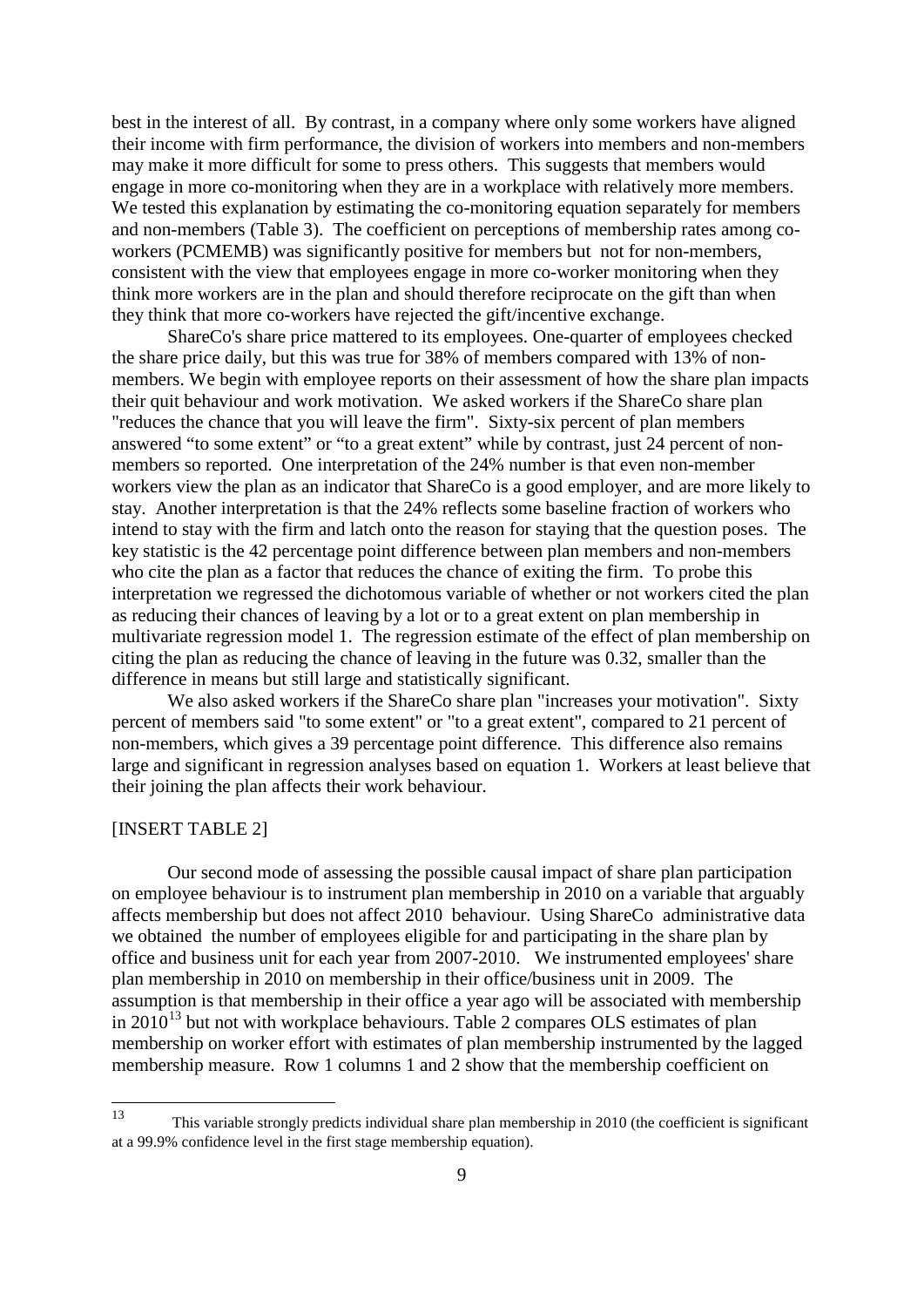working harder falls when we instrument for membership but the coefficient is less precisely estimated than in the OLS case. But row 2 columns 1 and 2 indicate that instrumenting membership increases the coefficient on membership for working long hours and increases the precision with which the coefficient is estimated. In the case of work absence and voluntary quits, the negative coefficients on membership rise when instrumented but they are also less precisely estimated and become statistically non-significant. In row 6 the member coefficient becomes more negative when instrumented and retains its statistical significance at a 99 per cent confidence level. In rows 7 and 8 plan membership is not significantly associated with worker co-monitoring in the OLS or IV estimates. These results suggest that treating plan membership as exogenous may understate the causal impact of plan membership, but a more plausible interpretation of the increased coefficient is that the parameter recovered with the IV estimates is the local average treatment effect (LATE) and is thus not directly comparable with the average treatment-on-the-treated effect recovered through the OLS (Blundell et al., 2005). Plan effects may be larger for high ability workers than for low ability workers because high ability workers are better able to repay the gift (Englmaier and Leider, 2008).

# [INSERT TABLE 3]

In Table 3 we explore the possibility that perceived membership rates among peers may have a spillover effect on one's own behaviour. This appears to be the case. As noted above, members' monitoring efforts rise with the proportion of their peers who they think are plan members, something that does not happen to non-members. Non-members seem less inclined to seek a job elsewhere where they are surrounded by what they perceive to be a higher percentage of Plan members. Although one might anticipate workers working if they feel more Plan members are "breathing down their neck" monitoring what they are up to. In fact, as row 1 indicates, both members and non-members perceive their relative hard work to be lower where they are surrounded by more members. A natural explanation for this finding is that both members and non-members equate membership with hard workers, such that perceptions of higher membership rates are associated with higher estimates of colleagues' work efforts.

Finally, we seek to distinguish between Plan membership effects arising through financial incentives on the one hand, and those associated with gift exchange on the other. We draw on the model of Akerlof and Kranton (1995; 2008) under which workers are motivated to work harder when part of a cohesive team with a group identity. Under their model, group identity enters the worker's utility function alongside income and effort: identification with the group lowers the cost of effort, thus raising productivity.<sup>[14](#page-9-0)</sup> This group identification can be actively promoted by employers through gift exchange (Dodlova and Yudkevich, 2009). We examined whether joining ShareCo's ESPP was associated with an indicator of group cohesiveness, namely whether the individual "socialises with co-workers outside of work". We estimated equations for socialising using the pooled 2007-2010 UK data. Controlling for demographic and job characteristics, Plan members were 7 percent more likely to socialise with colleagues outside of work than non-members  $(.07, t=2.94).$ The effect is similar within office/business units  $(0.07, t=2.66)$ . To check whether this result isn't simply picking up the possibility that members simply have a higher tendency to

<span id="page-10-0"></span><sup>&</sup>lt;sup>14</sup> Others have pointed to the importance of group identity for worker productivity. Falk and Ichino (2003) show levels of effort depend on interactions with co-workers. Fehr and Gachter (1999: 362) note "group identity is like a lubricant that makes social exchange effective".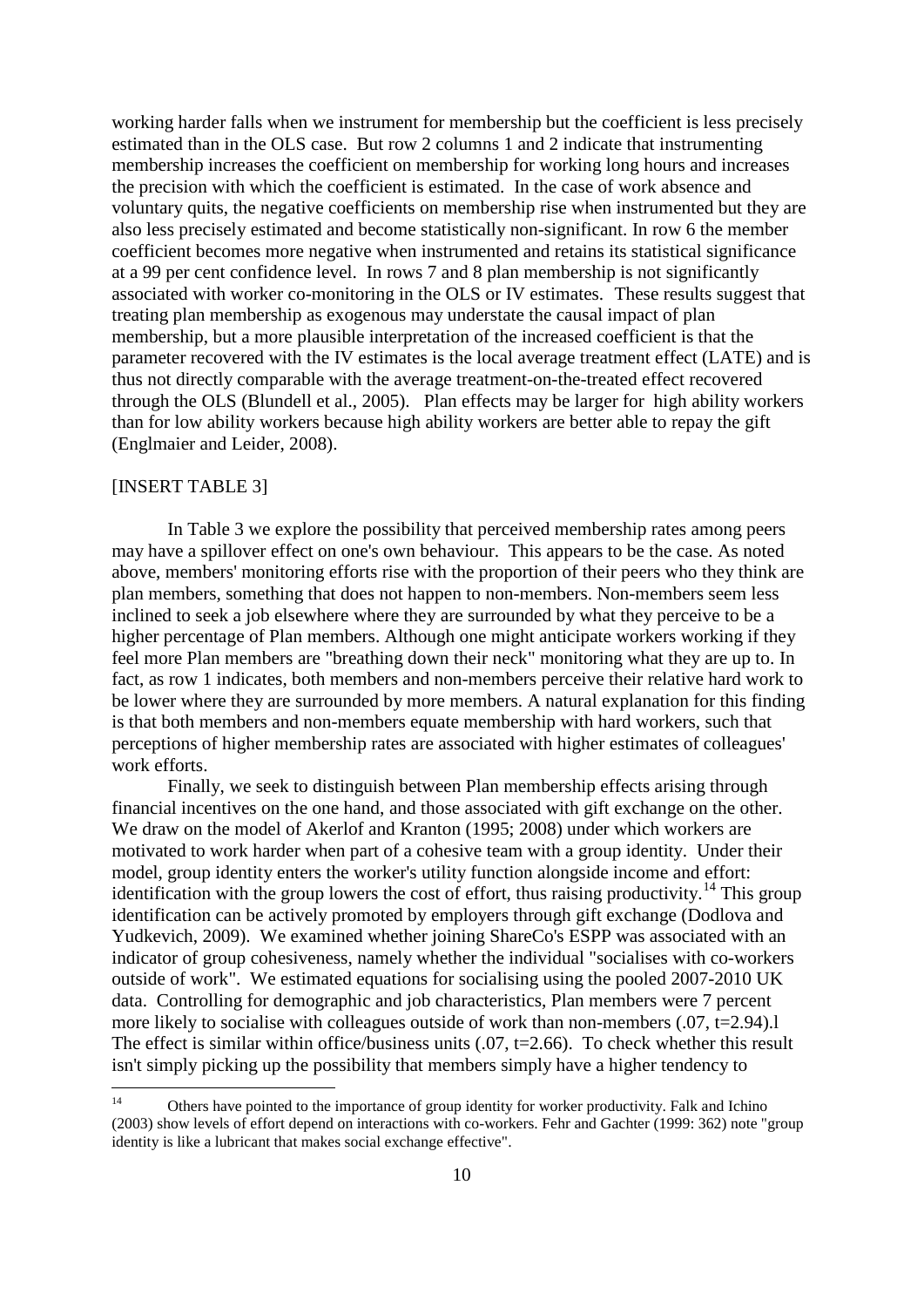participate in a variety of activities, we ran the same estimates for the other six activities we asked them about in the survey (belonging to a trade or professional body/association; working with schools colleges or universities; involvement in charities or voluntary bodies; membership of a social, sports or arts club; membership of a political party; and membership of a religious group). Joining the ESPP was not significantly associated with any of these other activities.<sup>[15](#page-10-0)</sup>

To test the link between ESPP joining, group identity and worker behaviour we ran separate models for those who socialised with colleagues outside of work and those who did not. It is apparent that the links between ESPP membership and the intensive effort margin working harder than colleagues and working longer than standard hours - are confined to those members who socialised with colleagues outside of work (Table 4, rows 1 and 2). This finding is consistent with the ESPP encouraging effort through group identification engendered via gift exchange. It would not be anticipated in a standard financial incentives framework. However, the association between ESPP membership and the extensive effort margin - as indicated by a lower propensity to quit and lower likelihood of job search - were apparent for members whether or not they socialised with colleagues. One possible interpretation of these results is that ESPP effects emanate both from gift exchange and financial incentives. Indeed, the combination of the two may be particularly powerful. As Akerlof and Kranton (2005: 15) note: "monetary incentives and motivation by identity can be complements rather than substitutes".

## [INSERT TABLE 4]

# **3.Conclusion**

This study has found within the same firm, and even within the same work unit (a business unit grouping within a workplace) that employees who accept the gift of subsidized shares of stock via an ESPP have superior work performances along several dimensions – working hard, putting in extra hours, showing less likely turnover, having lower absences – than employees who reject the gift. These results resemble the findings in studies of gift exchanges/efficiency wages that find that workers respond to gifts or higher wages given up front by reciprocating with better performance in the future and to studies of group incentive systems that find that workers respond to group incentives with better performance as well. What is distinct about our analysis is that the findings are based on the responses of workers who accept/reject the treatment rather than on comparisons of workers across workplaces that give all workers the same treatment.

Employee stock purchase plans, gift exchanges, and group incentive systems have one overriding similarity. None of these schemes could succeed if all workers followed the logic of free-riding behaviour. Free riders would accept higher wages in a gift exchange model and do nothing to improve the performance of the firm. Free riders would purchase subsidized shares and do nothing to improve performance and raise the share price. In both cases the firm would be out of pocket for its initial gift and would either stop granting the gifts in the future or lose market share to firms that paid fixed wages. The economics of a group incentive system is a bit different. Free riders would not respond to the group incentive so it

<sup>&</sup>lt;sup>15</sup> Full results are available from the authors on request.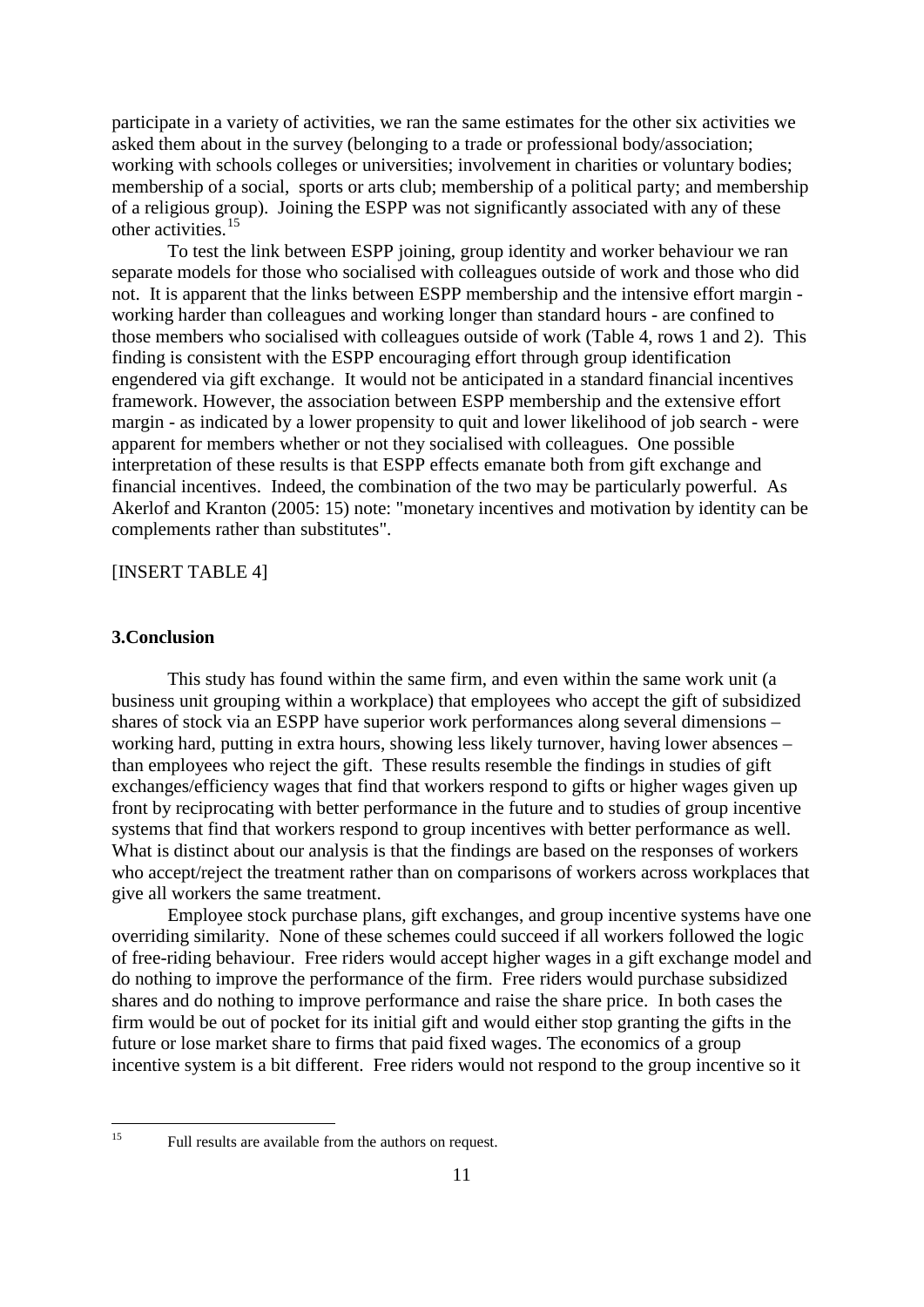would have no effect on output but, assuming the incentives were set correctly, this would cost the firm nothing. The firm could leave the system in place or not. It would not matter.

That these systems are found in labor markets throughout the world and are associated with better performance implies that all three overcome the free rider incentive in some fashion. The differences among them are subtle.

In a gift exchange/efficiency wage model, the firm bears the initial risk that employees will not reciprocate. The workers who reciprocate bear a risk that they may do too much in response to the gift and not get their full share of their extra effort. But ideally the system will equilibrate the level of gifts to produce benefits for both workers and the firm which balances the marginal costs and benefits to the worker and firm. In a group incentive system, the firm bears no initial risk. Workers who respond to the incentives get a share of the benefits. If the firm has set the incentives appropriately the system will produce benefits for workers and firms with each balancing their marginal benefits and costs.

Abstracting from the mechanisms by which firms/workers overcome free-riding and risk issues, an ideal gift exchange system and an ideal group incentive system will produce the same outcomes, with a size of the gift/parameter for group incentive pay that leaves no "extra output" on the table.

An employee share purchase system has attributes of both systems. It offers the gift of subsidized shares but it also offers group incentive pay since the value of shares will be higher the higher workers' effort. It also differs from gift and group incentives by requiring workers to put up some of their own money to take advantage of the gift. If all workers join the plan, the ideal ESPP would produce the same outcome as the ideal gift exchange and group incentive systems. Tax incentives aside, the firm would subsidize shares in such a way as to leave no extra output on the table.

The part of an ESPP that offers unique insight into behaviour is its allowing workers to accept or reject the gift of matched shares. Again abstracting from the mechanisms that overcome free riding, workers who accept the plan presumably have lower disutility of work than those who reject the plan. By allowing workers to choose to reciprocate or not, the ESPP is presumptively socially more efficient than gift exchange or incentive systems that treat all workers the same.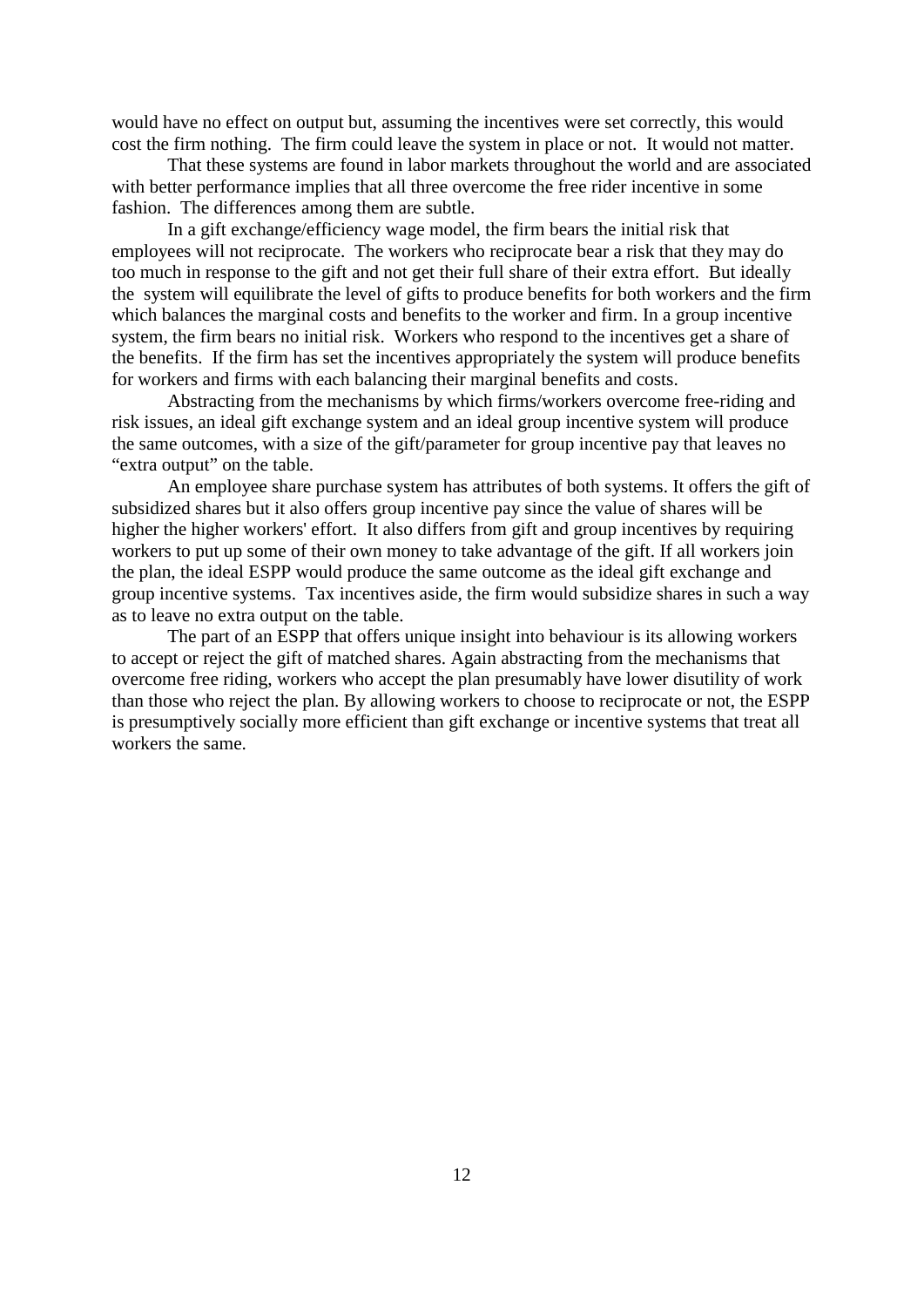# **References**

Abeler, J., Altmann, S., Kube, S., and Wibral, M. (2010) "Gift Exchange and Workers' Fairness Concerns: When Equality is Unfair", Journal of European Economic Association, 8, 6: 1299-1324

Akerlof, G. (1982) 'Labour contracts as partial gift exchange', Quarterly Journal of Economics, 97: 543–569

Akerlof, G. (1984) 'Gift Exchange and Efficiency-Wage Theory: Four Views', American Economic Review 74: 79 – 83

Akerlof, G. A. and Kranton, R. E. (2005) "Identity and the Economics of Organizations", *Journal of Economic Perspectives*, 19, 1: 9-32

Akerlof, G. A. and Kranton, R. E. (2008) "Identity, Supervision, and Work Groups", *American Economic Review: Papers and Proceedings*, 98, 2: 212-217

Ariely, D., Gneezy, U., Loewenstein, G.and Mazar, N. (2009) 'Large Stakes and Big Mistakes', The Review of Economic Studies 76: 451-469

Babcock, P., Bedard, K., Charness, G., Hartman, J. and Royer, H. (2011) Letting Down the Team? Evidence of Social Effects of Team Incentives, NBER Working Paper # 16687, Cambridge, Mass.

Babenko, I. and Sen, R. (2010) 'Do non-executive employees have information? Evidence from employee stock purchase plans'

Bhagat, Sanjai Brickley, J. A. and Lease, R. C. (1985) "Incentive Effects of Stock Purchase Plans", Journal of Financial Economics 14 (1985) 195-215. North-Holland

Bishop, J. (1987) `The Recognition and Reward of Employee Performance', Journal of Labour Economics, Vol. 5, No. 4, s36-s56.

Blasi, J.R. , Freeman, R. B., Machin, C. and Kruse, D. L. (2010) 'Creating a Bigger Pie? The Effects of Employee Ownership, Profit Sharing and Stock Options on Workplace Performance', Chapter 4 in D. Kruse, R. Freeman and J. Blasi (eds.) Shared Capitalism at Work: Employee Ownership, Profit and Gain Sharing, and Broad-based Stock Options, pp. 139-166, University of Chicago Press

Blinder, A. S. (1990) Paying for Productivity: A Look at the Evidence, Washington D.C: Brookings Institution

Blundell, R., Dearden, L. and Sianesi, B. (2005) 'Evaluating the effect of education on earnings: models, methods and results from the National Child Development Survey' Journal of the Royal Statistical Society Series A, 168, 3: 473-512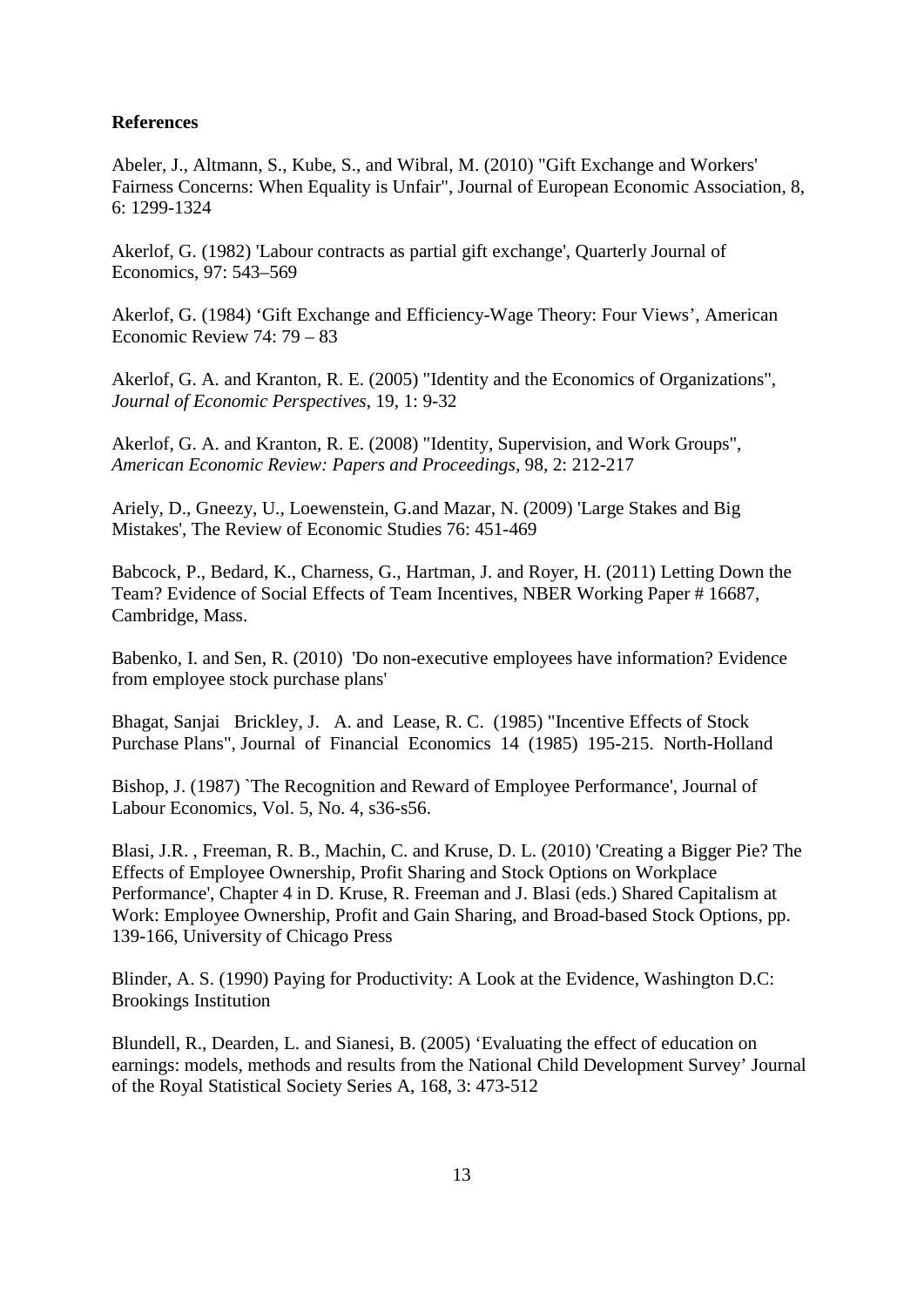Brown, S., Fakhfakh, F. and Sessions, J. G. (1999) 'Absenteeism and Employee Sharing: An Empirical Analysis Based on French Panel Data, 1981-1991', Industrial and Labour Relations Review, 52, 2: 234-251

Bryson, A. and Freeman, R. B. (2010) 'To join or not to join? Factors influencing employee share plan membership in a multinational corporation', in T. Kato (ed.) Advances in the Economic Analysis of Participatory & Labour-Managed Firms, Volume 11, pp.1-22, Emerald Group Publishing Limited

Coles, M., Lanfranchi, J., Skalli, A. and Treble, J. (2007) 'Pay, technology, and the cost of worker absence', Economic Inquiry, 45, 2: 268-285

Dodlova, M. and Yudkevich, M. (2009) "Gift exchange in the workplace", *Human Resource Management Review*, 19: 23-38

Duflo, E. and Saez, E. (2002) 'Participation and investment decisions in a retirement plan: the influence of colleagues' choices', Journal of Public Economics, 85: 121-148

Englmaier, F. and Leider, S. (2008) 'Gift Exchange in the Lab – It is not (only) how much you give', mimeo

Engelhardt, Gary V.and Brigitte C. Madrian Employee Stock Purchase Plan NBER Working Paper No. 10421 April 2004

Falk, A., and Ichino, A. (2003) "Clean evidence on peer effects", IZA Discussion Paper No. 732

Fehr, E. and Gächter, S. (2000), 'Cooperation and Punishment in Public Goods Experiments', American Economic Review, 90: 980-994

Fehr, E., and Gächter, S. (1999) "Collective action as a social exchange", Journal of Economic Behavior and Organization, 39(4), 341−369

Fehr, E., Gächter, S. and Kirchsteiger, G. (1997), "Reciprocity as a contract enforcement device: experimental evidence," Econometrica, 65: 833 – 860.

Fehr, E. and F. Götte (2008), "Do Workers Work More if Wages are High? Evidence From a Randomized Field Experiment", American Economics Review, 97, 298 – 317

Fehr, E., E. Kirchler, A. Weichbold, and S. Gächter (1998), "When Social Norms Overpower Competition. Gift Exchange in Experimental Markets," Journal of Labor Economics, 16, 312–354.

Fehr, E., Kirchsteiger, G. and Riedl, A. (1993) 'Does Fairness Prevent Market Clearing? An Experimental Investigation' Quarterly Journal of Economics, 108, 437–460

Freeman, R. B., Kruse, D. L. and Blasi, J. R. (2010) 'Worker Responses to Shirking Under Shared Capitalism', Chapter 2 in D. Kruse, R. Freeman and J. Blasi (eds.) Shared Capitalism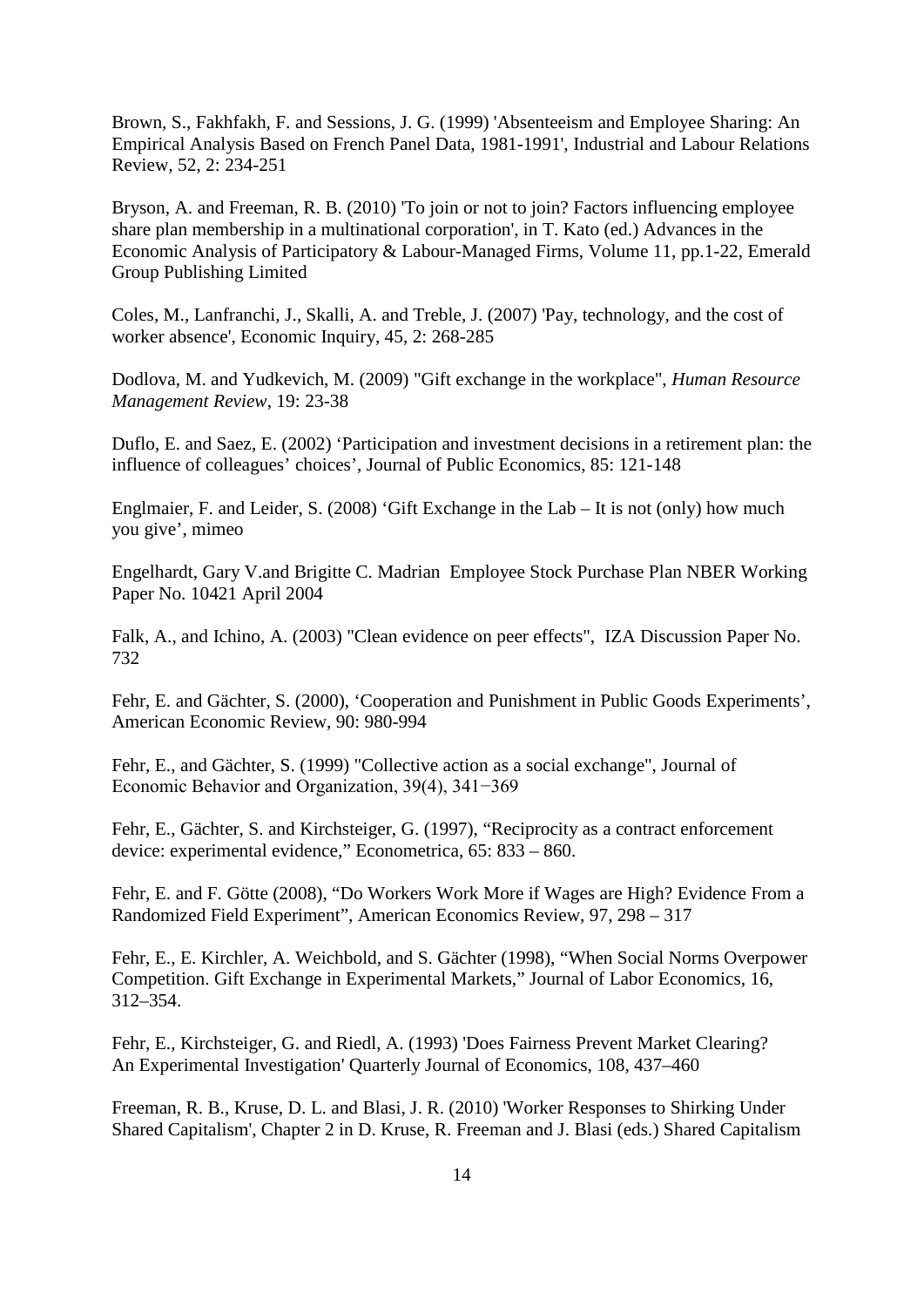at Work: Employee Ownership, Profit and Gain Sharing, and Broad-based Stock Options, pp. 77-104, University of Chicago Press

Frey, B. S. and Oberholzer-Gee, F. (1997) 'The Cost of Price Incentives: An Empirical Analysis of Motivation Crowding-out', American Economic Review, LXXXVII

Gibbons, R. and Katz, L. (1992) 'Does Unmeasured Ability Explain Inter-Industry Wage Differentials?', Review of Economic Studies, 59, 3: 515-35

Gneezy, U. and J. A. List (2006) 'Putting behavioural economics to work: testing for gift exchange in labour markets using field experiements', Econometrica, Vol. 74, 5: 1365-1384

Gneezy, U. and Rustichini, A. (2000) 'Pay Enough or Don't Pay at All', Quarterly Journal of Economics 115(3): 791-810

Hammer, T. H., Landau, H. J. and Stern, R. N. (1981) 'Absenteeism when workers have a voice: the case of employee ownership', Journal of Applied Psychology, 66, 5: 561-73

Hennig-Schmidt, H., Rockenbach, B. and Sadrieh, A. (2010) "In Search of Workers' Real Effort Reciprocity - A Field and A Laboratory Experiment", Journal of the European Economic Association, 8 (4): 817-837

Krueger, A. B. (1991) 'Ownership, Agency and Wages: An Examination of Franchising in the Fast-Food Industry', Quarterly Journal of Economics, 106: 75-101

Kruse, D. L. (1993), 'Does profit sharing affect productivity?', NBER Working Paper No. 4542, Cambridge, Mass.: National Bureau of Economic Research

Kruse, D. and Blasi, J. (1995) Employee Ownership, Employee Attitudes and Firm Performance, National Bureau of Economic Research Working Paper 5277

Kruse, D., Blasi, J. and Freeman, R. (2011) "Does Shared Capitalism Help the Best Firms Do Even Better?", mimeo

Lazear, E. (2000) 'Performance pay and productivity', American Economic Review, 90, 1346-1361

Maximiano, S., Sloof, R. and Sonnemans, J. (2007) "Gift exchange in a multi-worker firm", The Economic Journal, 117: 1025-1050

Merriman, K. K. and Deckop, J. R. (2007) 'Loss aversion and variable pay: a motivational perspective', International Journal of Human Resource Management, 18, 6: 1026-1041

Mitchell, D.J.B., Lewin, D., and Lawler, E.E. III. (1990), 'Alternative pay systems, firm performance and productivity', in Blinder, A.S. (ed.), Paying for Productivity. A Look at the Evidence, Washington D.C.: Brookings Institute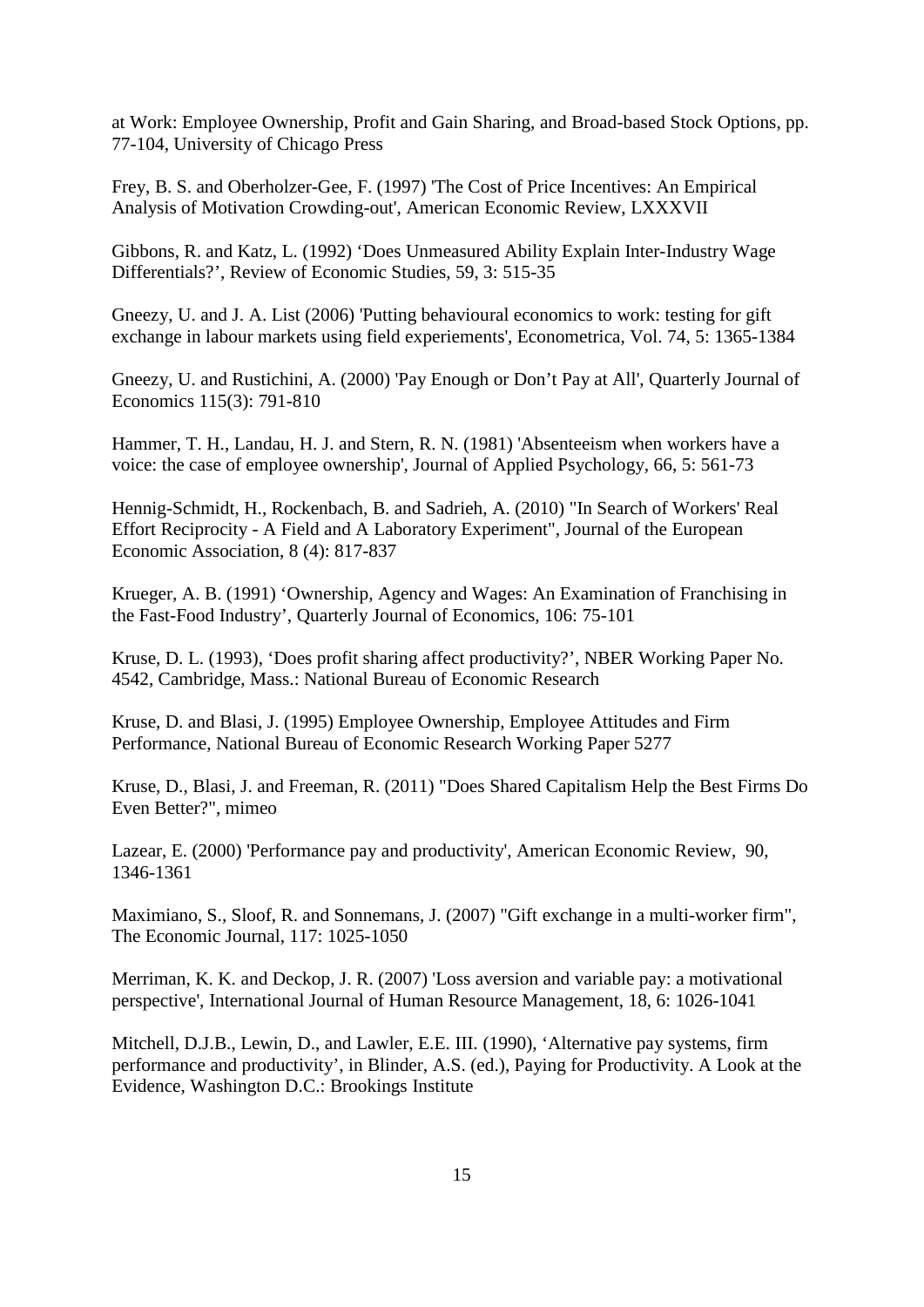Murphy, K. M. and Topel, R. H. (1990) 'Efficiency Wages Reconsidered: Theory and Evidence' in Y. Weiss and G. Fishelson (eds.) Advances in the Theory and Measurement of Unemployment, New York: Macmillan, pp. 204-240

Non, A. (2010) "Gift exchange, incentives and heterogeneous workers", Tinbergen Institute Discussion Paper 2010-008/1

Oyer, P. and Schaefer, S. (2005) "Why do some firms give stock options to all employees? An empirical examination of alternative theories", Journal of Financial Economics, 76, 99- 133

Pendleton, A. and Robinson, A. (2010) "Employee Stock Ownership, Involvement, and Productivity: An Interaction-Based Approach", Industrial and Labor Relations Review, 64, 1: 3-29

Pendleton, A. and Robinson, A. (2011) "The Economic Effects of Multiple Incentives", mimeo

Prendergast, C. (2008) 'Work Incentives, Motivation and Identity', American Economic Review Papers and Proceedings, 98: 2, 201-205

Prendergast, C. (1999) 'The provision of incentives in firms' Journal of Economic Literature,  $37, 1: 7 - 63$ 

Raff, D. and Summers, L. (1987) 'Did Henry Ford pay efficiency wages?', Journal of Labour Economics, 5, 2: 557-86

Salop, S. (1979) 'A Model of the Natural Rate of Unemployment', American Economic Review, 69: 117-25

Salop, J. and Salop, S. (1976) 'Self-selection and Turnover in the Labour Market', Quarterly Journal of Economics, 90, 4: 619-27

Shapiro, C. and Stiglitz, J. (1984) 'Equilibrium Unemployment as a Worker Discipline Device', American Economic Review 74: 433 - 44

Weiss, A. (1980) 'Job Queues and Layoffs in Labour Markets with Flexible Wages', Journal of Political Economy, 88: 526-8

Weitzman, M.L. and Kruse, D.L. (1990), 'Profit sharing and productivity', in Blinder, A.S. (ed.), Paying for Productivity. A Look at the Evidence, Washington D. C.: Brookings Institute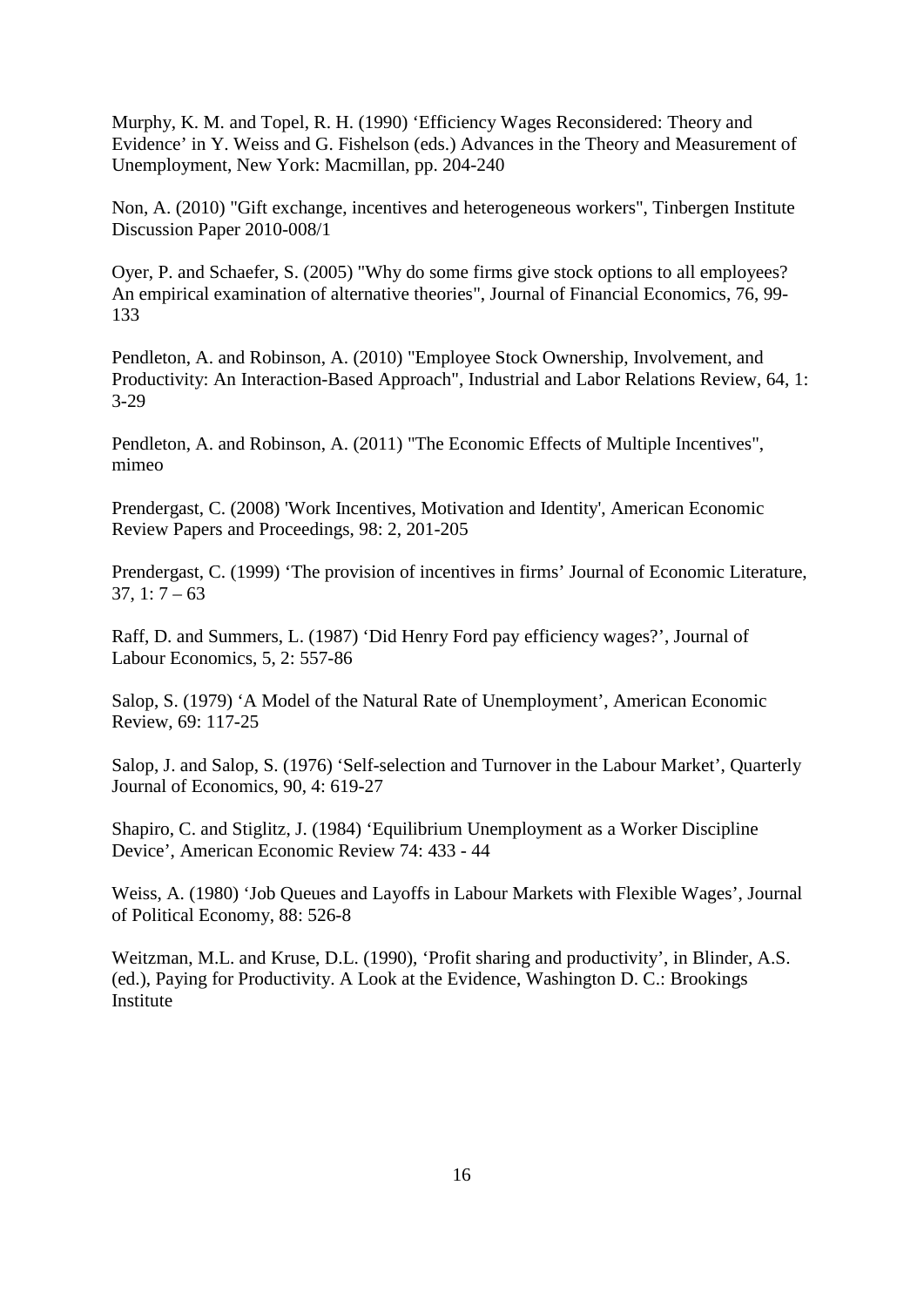Table 1: Estimated Differences in Behaviour of Workers Who Join the ShareCo ESPP and Observationally Equivalent Workers Who Do Not Join the Plan - OLS and Work Unit Fixed Effects Models

|                                                                                     | <b>OLS</b>        | Fixed Effects with Work Unit |  |  |  |
|-------------------------------------------------------------------------------------|-------------------|------------------------------|--|--|--|
|                                                                                     |                   | Dummy variables              |  |  |  |
| 1) How hard workers work relative to how hard other employees work                  |                   |                              |  |  |  |
| Member                                                                              | $0.21(1.97)$ **   | $0.31(2.57)$ ***             |  |  |  |
| Adj R-sq                                                                            | 0.05              | 0.05                         |  |  |  |
|                                                                                     |                   |                              |  |  |  |
| 2) Hours worked relative to standard hours                                          |                   |                              |  |  |  |
| Member                                                                              | $0.10(2.65)$ ***  | $0.11(2.59)$ ***             |  |  |  |
| Adj R-sq                                                                            | 0.44              | 0.44                         |  |  |  |
|                                                                                     |                   |                              |  |  |  |
| 3) Any absence                                                                      |                   |                              |  |  |  |
| Member                                                                              | $-0.06(1.66)$     | $-0.06(1.53)$                |  |  |  |
| Adj R-sq                                                                            | 0.08              | 0.10                         |  |  |  |
|                                                                                     |                   |                              |  |  |  |
| 4) Days absent                                                                      |                   |                              |  |  |  |
| Member                                                                              | $-0.37(2.93)$ *** | $-0.36(2.63)$ ***            |  |  |  |
| Adj R-sq                                                                            | 0.09              | 0.10                         |  |  |  |
|                                                                                     |                   |                              |  |  |  |
| 5) Voluntary quits                                                                  |                   |                              |  |  |  |
| Member                                                                              | $-0.04(2.77)$ *** | $-0.03(2.21)$ **             |  |  |  |
| Adj R-sq                                                                            | 0.10              | 0.10                         |  |  |  |
|                                                                                     |                   |                              |  |  |  |
| 6) Job search                                                                       |                   |                              |  |  |  |
| Member                                                                              | $-0.25(4.15)$ *** | $-0.23(3.60)$ ***            |  |  |  |
| Adj R-sq                                                                            | 0.38              | 0.40                         |  |  |  |
|                                                                                     |                   |                              |  |  |  |
| 7) Do-Nothing in response to seeing another worker not doing good job (categorical) |                   |                              |  |  |  |
| Member                                                                              | 0.02(0.75)        | 0.01(0.38)                   |  |  |  |
| Adj R-sq                                                                            | 0.05              | 0.06                         |  |  |  |
|                                                                                     |                   |                              |  |  |  |
| 8) Additive Measure of Intervening with another worker who is not doing good job    |                   |                              |  |  |  |
| Member                                                                              | $-0.09(0.68)$     | $-0.04(0.29)$                |  |  |  |
| Adj $R$ -sq                                                                         | 0.17              | 0.17                         |  |  |  |

<span id="page-17-0"></span>Notes:

(1) N=1,063 in all models. Fixed effects models absorb 39 office/business unit categories. Coefficients are from OLS; t-statistics in parentheses. \*\*=statistically significant at a 95% confidence level; \*\*\*=statistically significant at a 99% confidence level

## (2) How hard workers work

The working harder scale runs from (-10,10). It is the difference between workers assessment of how hard they work relative to their perception of how hard co-workers work, as described in the text. Model 1 is the estimate of equation 1 with the following controls: age and age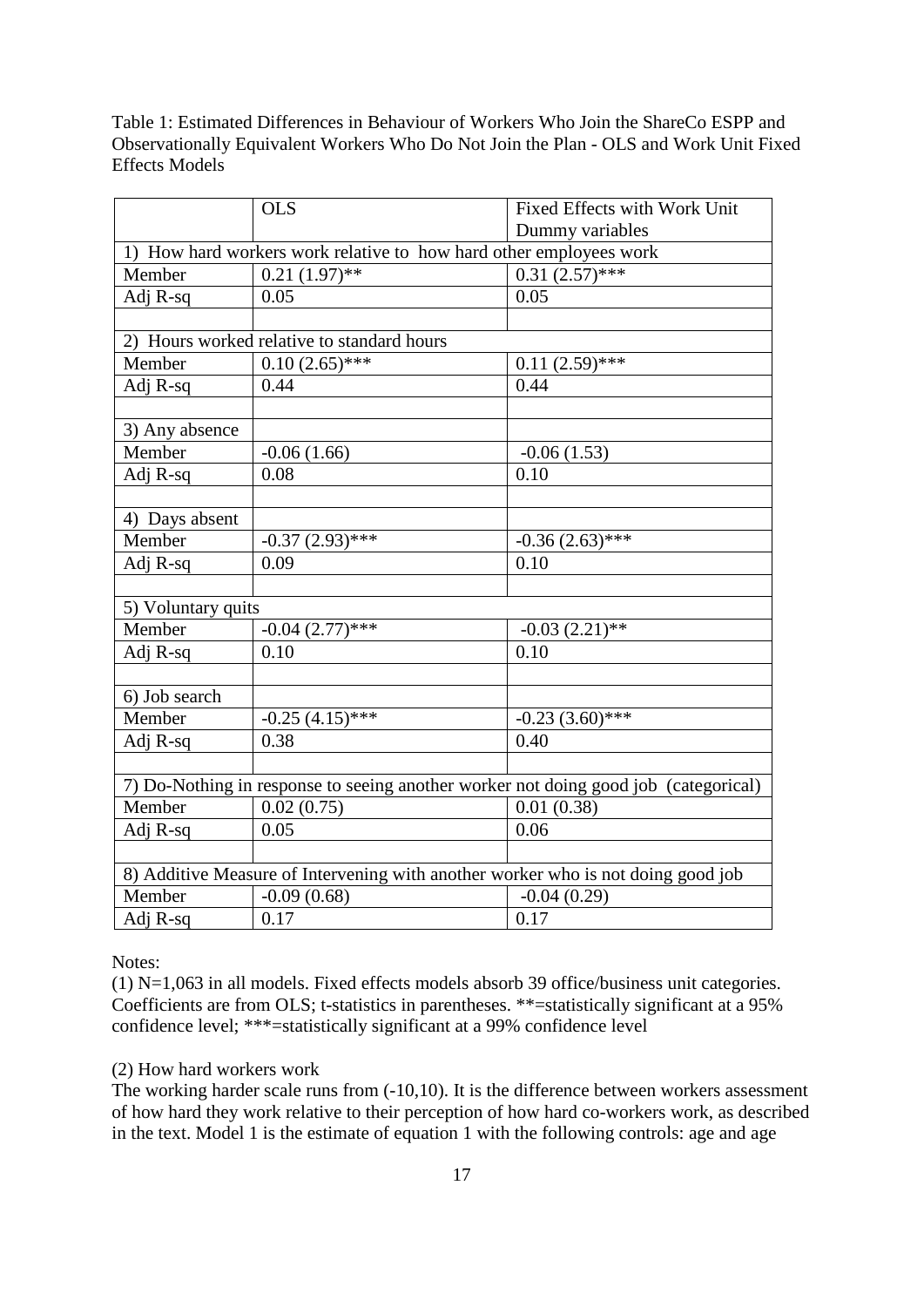squared; male; white; degree; married or living as married; risk scale; occupation (7) dummies); supervisory status; hours worked (4 dummies); tenure; log annual wages; scale for organizational loyalty (see text for details).

#### 3) Hours worked relative to standard hours

Respondents are asked "How many hours do you work for ShareCo each week?" and to distinguish "standard hours, excluding additional time worked" and "typical hours, including overtime, working at home and weekend work". We subtract standard hours from typical hours to identify hours worked above contract. The model estimates a (1,3) ordered variable where 1=no additional hours  $2=>0$  but <10 hours  $3=10+$  hours per week. See note 1 for model specifications, sample sizes and notation.

#### 4) and 5) Any absence and days absent

Respondents are asked "how many days have you been absent from work in the last six months (excluding vacation)?" The dependent variable in 3) is any absence. In 4) we use a categorical absence variable which splits the continuous days measure into six categories: none,  $>0<-1$ ,  $>1<-2$ ,  $>2<-3$ ,  $>3<-4$ ,  $>4<-5$ ,  $>5$ . See note 1 for model specifications, sample sizes and notation.

#### 6) Voluntary quits

Estimates models for a quit dummy where 1=expects to work at ShareCo for less than a year and says not very/not at all likely to be laid off. See note 1 for model specifications, sample sizes and notation.

### 7) Job search

Estimates the likelihood of looking for a job with another organization in next 12 months using an ordinal scale where 1="not at all likely" to 5="very likely". See note 1 for model specifications, sample sizes and notation.

### 8) and 9) Co-worker monitoring

The two dependent variables are derived from the following question: " If you were to see a fellow employee not working as hard or as well as he or she should, how likely would you be to...discuss this with the employee; speak to your supervisor or manager; talk about it in a work group or team; do nothing?". Responses to the four questions were coded from "not at all likely" through to "very likely". The "do nothing" scale used in 7) run from 1 to 4 simply coding the fourth "do nothing" question so that those who say they are "not at all likely" to do nothing score 1 and those who say they are "very likely" to do nothing score 4. The comonitoring scale used in 8) is an additive scale which sums responses to the first three questions with "not very likely" scoring 1, through to "very likely" scoring 3. We subtract 3 from the scale so that it runs from zero to nine. See note 1 for model specifications but note these models also include controls for how easy it is to see how hard your co-workers are working and how closely supervised you are in your job, both of which are coded on a (1,10) scale. See note 1 for sample size and notation.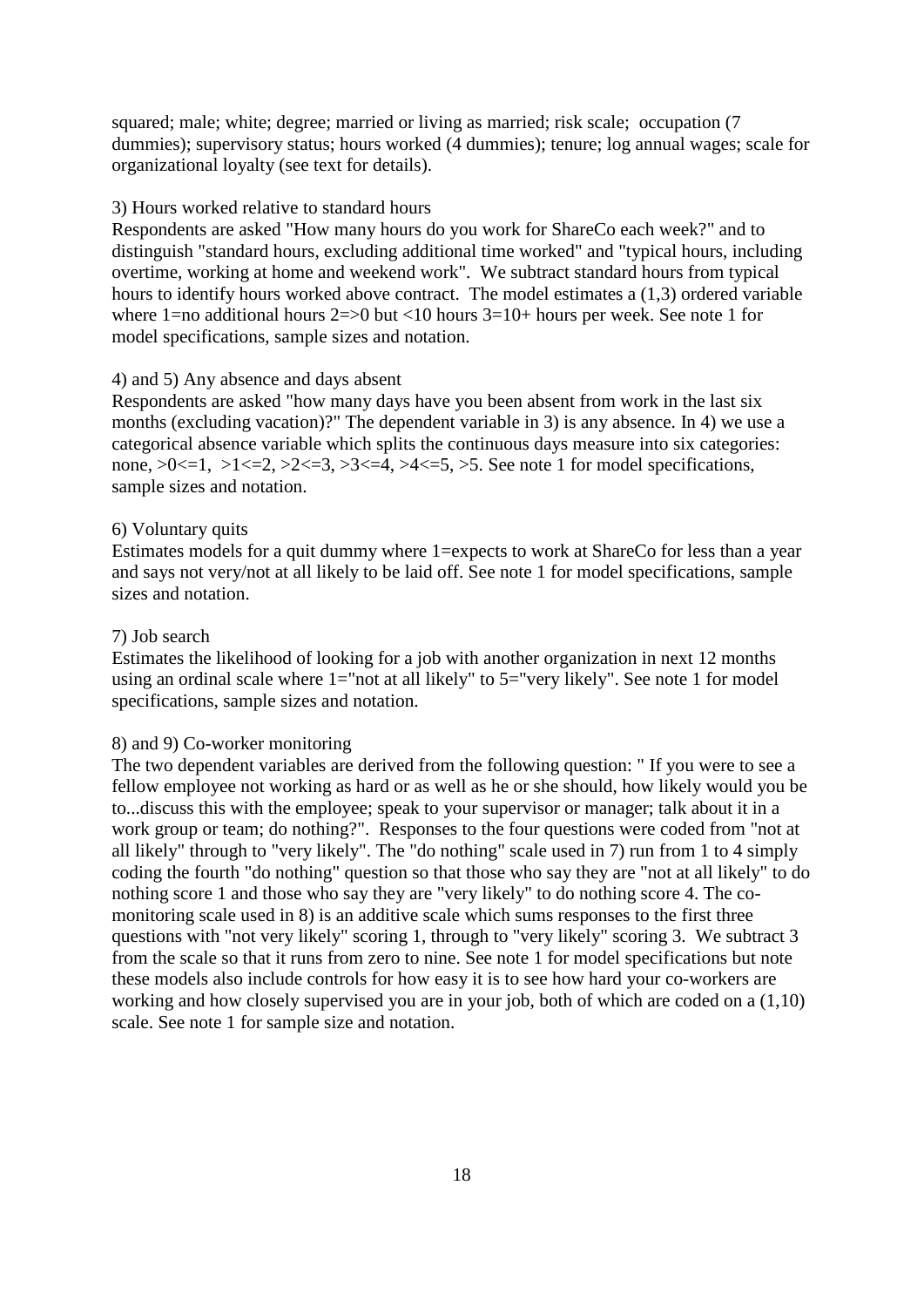|                                                                                     | <b>OLS</b>                                                         | <b>IV</b>          |  |  |  |
|-------------------------------------------------------------------------------------|--------------------------------------------------------------------|--------------------|--|--|--|
|                                                                                     | 1) How hard workers work relative to how hard other employees work |                    |  |  |  |
| Member                                                                              | $0.30(2.55)$ ***                                                   | 0.20(0.41)         |  |  |  |
| Adj R-sq                                                                            | 0.07                                                               | 0.07               |  |  |  |
|                                                                                     |                                                                    |                    |  |  |  |
|                                                                                     | 2) Hours worked relative to standard hours                         |                    |  |  |  |
| Member                                                                              | $0.09(2.07)$ **                                                    | $0.48(2.51)$ ***   |  |  |  |
| Adj R-sq                                                                            | 0.43                                                               | 0.38               |  |  |  |
|                                                                                     |                                                                    |                    |  |  |  |
| 3) Any absence                                                                      |                                                                    |                    |  |  |  |
| Member                                                                              | $-0.05(1.33)$                                                      | $-0.18(1.21)$      |  |  |  |
| Adj R-sq                                                                            | 0.09                                                               | 0.08               |  |  |  |
|                                                                                     |                                                                    |                    |  |  |  |
| 4) Days absent                                                                      |                                                                    |                    |  |  |  |
| Member                                                                              | $-0.36(2.54)$ ***                                                  | $-0.68(1.12)$      |  |  |  |
| Adj R-sq                                                                            | 0.10                                                               | 0.09               |  |  |  |
|                                                                                     |                                                                    |                    |  |  |  |
| 5) Voluntary quits                                                                  |                                                                    |                    |  |  |  |
| Member                                                                              | $-0.04$ $(2.55)$ ***                                               | $-0.11(1.58)$      |  |  |  |
| Adj R-sq                                                                            | 0.13                                                               | 0.11               |  |  |  |
|                                                                                     |                                                                    |                    |  |  |  |
| 6) Job search                                                                       |                                                                    |                    |  |  |  |
| Member                                                                              | $-0.31(4.79)$ **                                                   | $-0.96(3.43)$ **** |  |  |  |
| Adj R-sq                                                                            | 0.37                                                               | 0.30               |  |  |  |
|                                                                                     |                                                                    |                    |  |  |  |
| 7) Do-Nothing in response to seeing another worker not doing good job (categorical) |                                                                    |                    |  |  |  |
| Member                                                                              | 0.01(0.53)                                                         | 0.08(0.80)         |  |  |  |
| Adj R-sq                                                                            | 0.06                                                               | 0.06               |  |  |  |
|                                                                                     |                                                                    |                    |  |  |  |
| 8) Additive Measure of Intervening with another worker who is not doing good job    |                                                                    |                    |  |  |  |
| Member                                                                              | $-0.05(0.34)$                                                      | 0.57(0.98)         |  |  |  |
| Adj R-sq                                                                            | 0.17                                                               | 0.18               |  |  |  |

Table 2: Estimated Differences in Behaviour of Workers Who Join the ShareCo ESPP and Observationally Equivalent Workers Who Do Not Join the Plan - OLS and IV Models

Notes:

(1) OLS and IV models where instrument is lagged plan membership rate in the worker's office\*business work unit. N=855. Reduction in sample size because reliance on lagged membership rate in work unit excludes newly formed units.

(2) Instrument performs well in first stage membership model with a t-statistic of 7.75. Partial R-squared of excluded instruments:  $0.0609$ . Test of excluded instruments: F( 1, 833) = 60.11 Prob > F = 0.0000

(3) See Table 1 for notation and model details.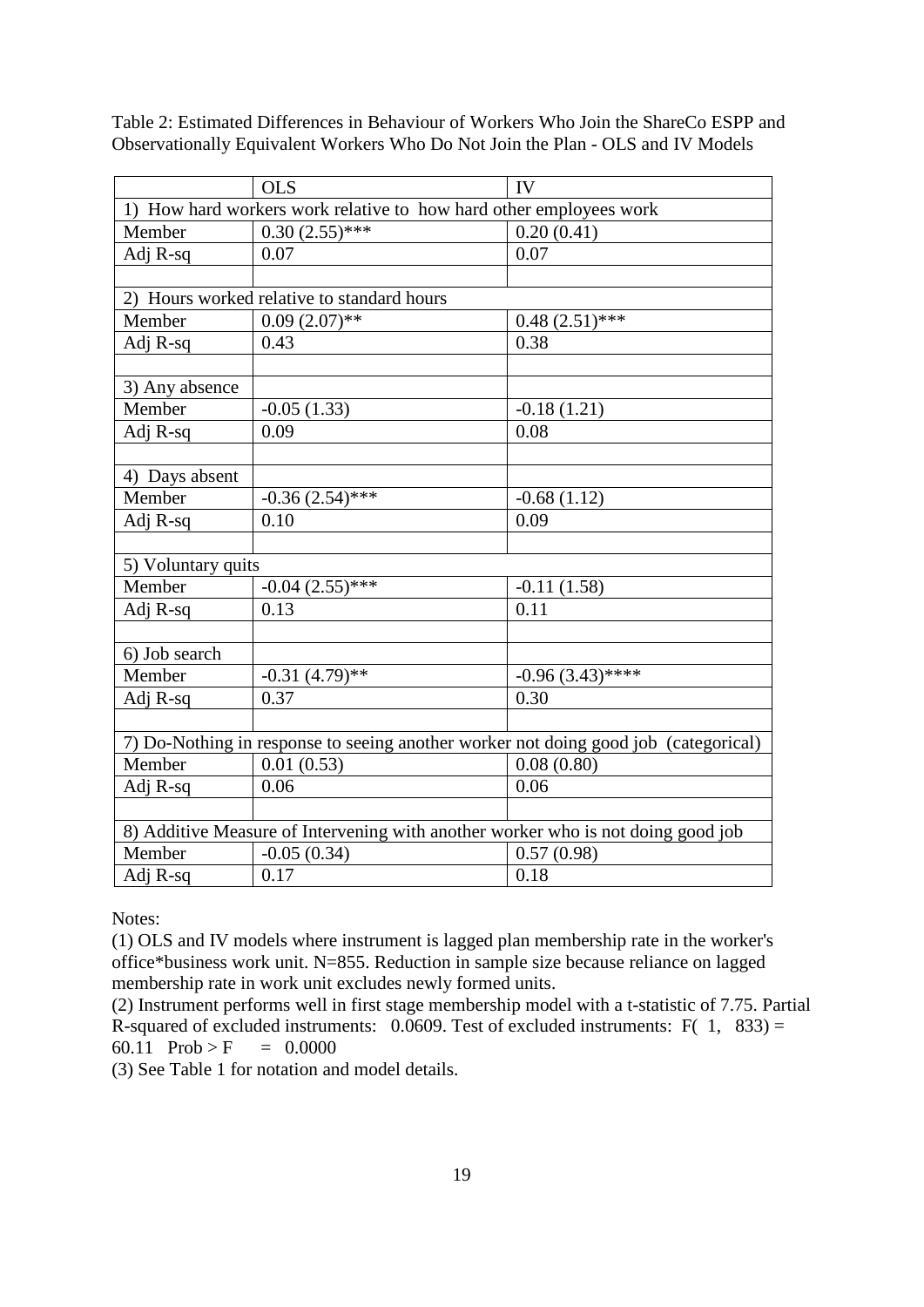|                                                                                     | Members                                    | Non-members       |  |  |  |  |  |
|-------------------------------------------------------------------------------------|--------------------------------------------|-------------------|--|--|--|--|--|
| 1) How hard workers work relative to how hard other employees work                  |                                            |                   |  |  |  |  |  |
| <b>PCMEMB</b>                                                                       | $-0.19(3.38)$ ***                          | $-0.24(2.96)$ *** |  |  |  |  |  |
| Adj R-sq                                                                            | 0.12                                       | 0.05              |  |  |  |  |  |
|                                                                                     |                                            |                   |  |  |  |  |  |
|                                                                                     | 2) Hours worked relative to standard hours |                   |  |  |  |  |  |
| <b>PCMEMB</b>                                                                       | $-0.01(0.60)$                              | $-0.02(0.78)$     |  |  |  |  |  |
| Adj R-sq                                                                            | 0.50                                       | 0.32              |  |  |  |  |  |
|                                                                                     |                                            |                   |  |  |  |  |  |
| 3) Any absence                                                                      |                                            |                   |  |  |  |  |  |
| <b>PCMEMB</b>                                                                       | 0.03(1.39)                                 | $-0.02(0.67)$     |  |  |  |  |  |
| Adj R-sq                                                                            | 0.04                                       | 0.14              |  |  |  |  |  |
|                                                                                     |                                            |                   |  |  |  |  |  |
| 4) Days absent                                                                      |                                            |                   |  |  |  |  |  |
| <b>PCMEMB</b>                                                                       | 0.10(1.46)                                 | 0.01(0.15)        |  |  |  |  |  |
| Adj R-sq                                                                            | 0.03                                       | 0.10              |  |  |  |  |  |
|                                                                                     |                                            |                   |  |  |  |  |  |
| 5) Voluntary quits                                                                  |                                            |                   |  |  |  |  |  |
| <b>PCMEMB</b>                                                                       | $-0.00(0.75)$                              | $-0.01(1.34)$     |  |  |  |  |  |
| Adj R-sq                                                                            | 0.03                                       | 0.10              |  |  |  |  |  |
|                                                                                     |                                            |                   |  |  |  |  |  |
| 6) Job search                                                                       |                                            |                   |  |  |  |  |  |
| <b>PCMEMB</b>                                                                       | $-0.01(0.39)$                              | $-0.15(3.34)$ *** |  |  |  |  |  |
| Adj R-sq                                                                            | 0.36                                       | 0.36              |  |  |  |  |  |
|                                                                                     |                                            |                   |  |  |  |  |  |
| 7) Do-Nothing in response to seeing another worker not doing good job (categorical) |                                            |                   |  |  |  |  |  |
| <b>PCMEMB</b>                                                                       | $-0.02(1.73)*$                             | 0.01(0.35)        |  |  |  |  |  |
| Adj R-sq                                                                            | 0.09                                       | 0.06              |  |  |  |  |  |
|                                                                                     |                                            |                   |  |  |  |  |  |
| 8) Additive Measure of Intervening with another worker who is not doing good job    |                                            |                   |  |  |  |  |  |
| <b>PCMEMB</b>                                                                       | $0.17(2.19)$ **                            | 0.03(0.40)        |  |  |  |  |  |
| Adj R-sq                                                                            | 0.21                                       | 0.22              |  |  |  |  |  |

Table 3: Estimated Spillover Effect of Perceived Plan Membership in One's Work Unit Among Plan Members and Non-members

Notes:

(1) Work unit fixed effects models for members and non-members separately. Model specification identical to Table 1 FE column except we replace individual Plan membership with employee's perception of the percentage of employees in the business unit who are members of the Plan. The categorical responses are entered as a linear term.

(2) N=591 for members and  $472$  for non-members

(3) See Table 1 for notation and model details.